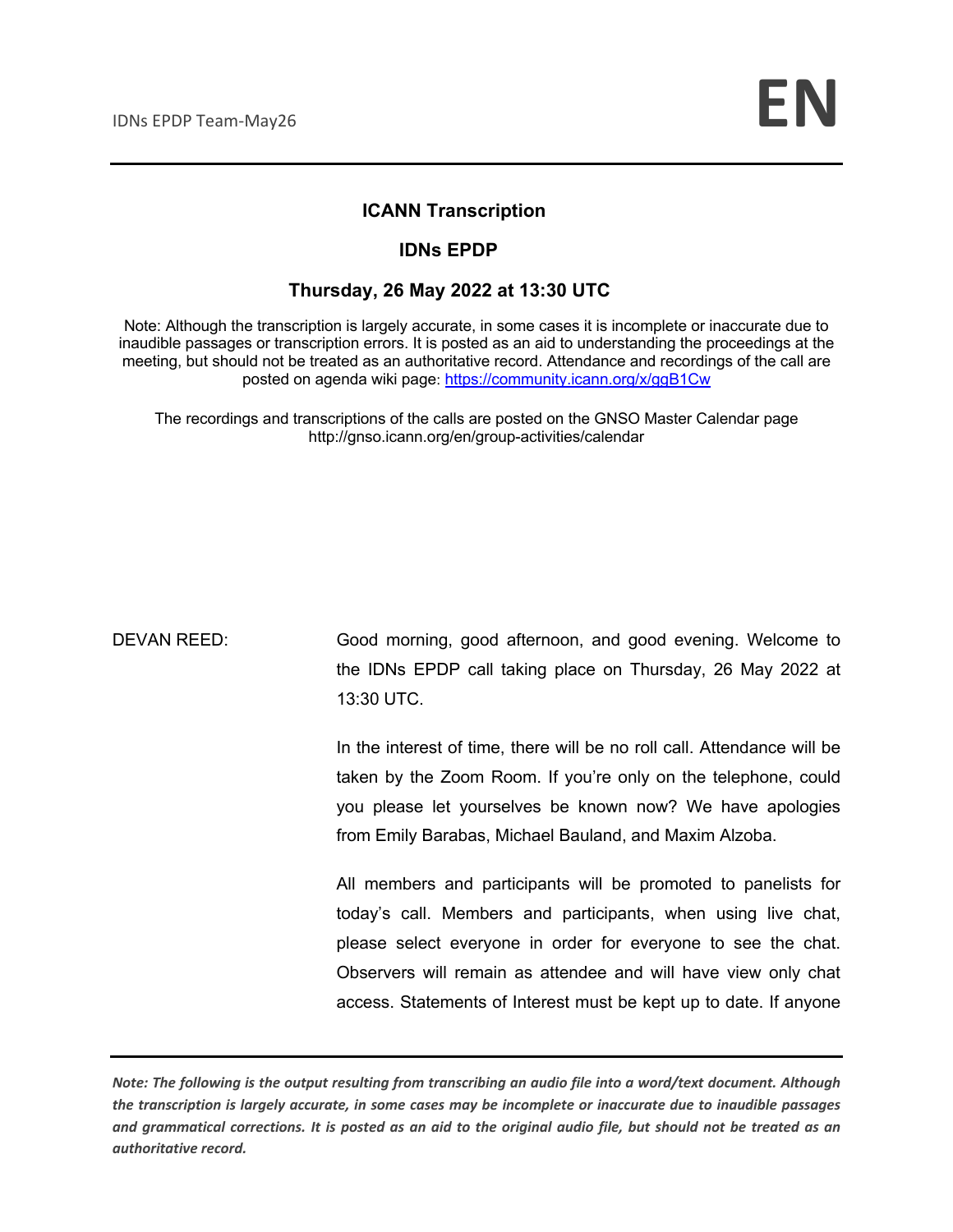has updates to share, please raise your hand or speak up now. If you need assistance updating your Statements of Interest, please e-mail the GNSO secretariat.

All documentation and information can be found on the IDNs EPDP wiki space. Recordings will be posted on the public wiki page shortly after the end of the call. Please remember to state your name before speaking for the transcript. As a reminder, those who take part in the ICANN multistakeholder process are to comply with the Expected Standards of Behavior. Thank you. Over to our chair, Donna Austin. Please begin.

DONNA AUSTIN: Thanks, Devan. Welcome, everybody, to our call for today. I just wanted to take a minute to thank Justine and Ariel and Steve and the team for keeping this moving while I was out of pocket for a few weeks. I'm not sure I'll know how to drive but I'll give it my best shot today and see if I can pick it up again. So today we're going to continue discussion on string similarity. No, not string similarity. I've forgotten already. Have we got the agenda, please?

JUSTINE CHEW: Strings ineligible for delegation.

DONNA AUSTIN: Thank you, Justine. That's the word. Strings ineligible for delegation, which is part 2 of E5. And then we're going to begin discussion on charter question E7. Steve has put together a strawman process for us on that. So that might take a little bit of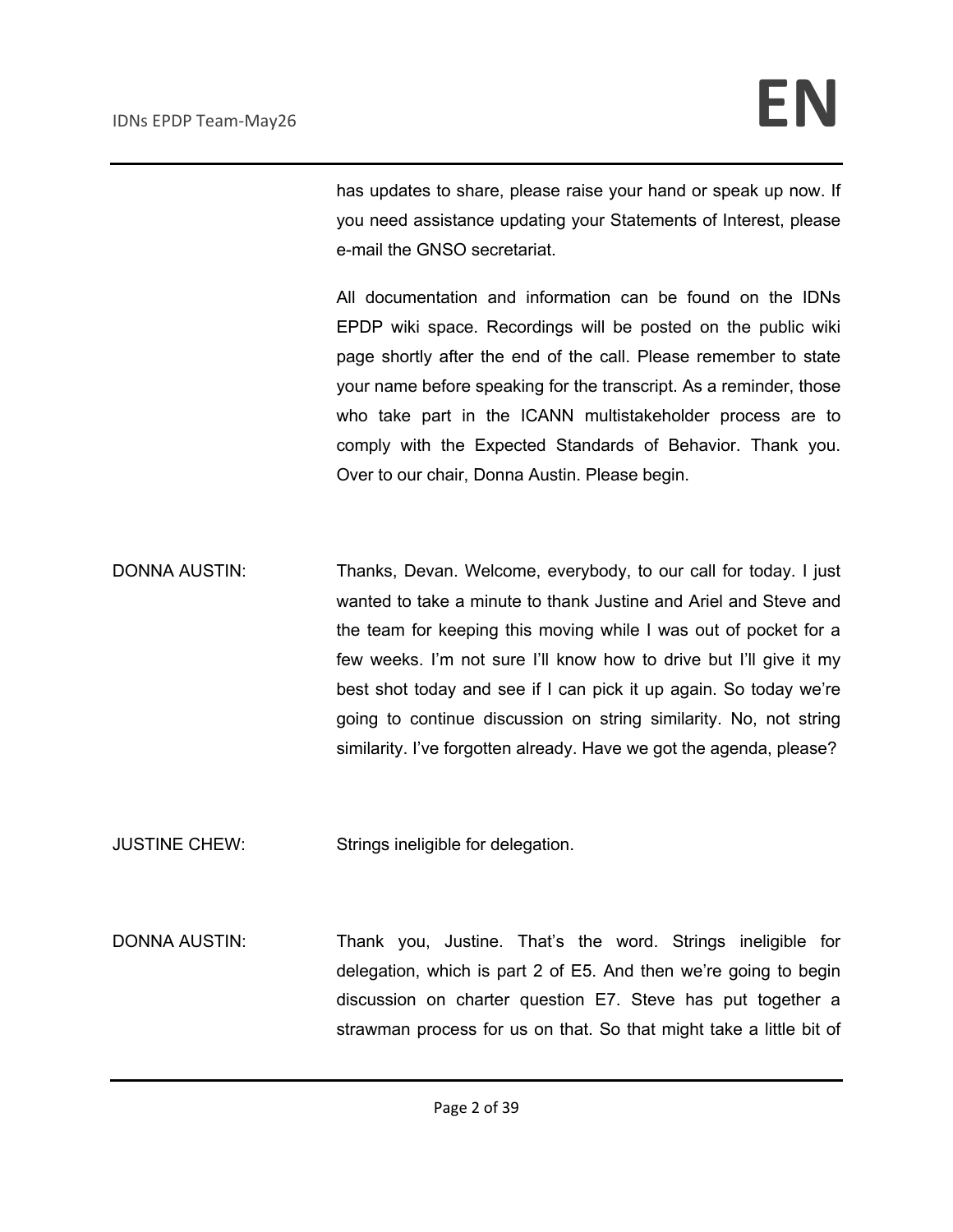brain space for everyone to follow that. But we think it's important to go through the strawman process to help us better understand what some of the implications of things might be or we're perhaps missing some things. So [inaudible] stick pulling that together.

We are working on the agenda for ICANN74. I hope that most of you have recognized that we have two sessions at ICANN74. Unfortunately, neither myself or Justine will be in person at the meeting. So we'll get to test the hybrid room and see how that works. But hopefully we won't lose too much in that fact that we're not there. I believe Steve and Ariel and Emily will be there. So at least we'll have some eyes in the room, so to speak.

I don't know that we have any direct clashes as far as the agenda goes. But if folks are aware of a clash that means they can't attend the IDN in person, it would be good to know that ahead of time. So if you can just send a note to Ariel and Steve and let them know, that would be helpful.

Okay. So with that, Ariel could I hand it over to you and we can continue the discussion on E5?

ARIEL LIANG: Of course. Hello, everybody. So we're going back to E5 part 2 because there was some question whether discussion of string ineligible for delegation is within the remit of the GNSO Council. And then also there's some fact finding task for staff to find out the implementation status of the IGO PDP where those protected strings were identified. That's why we're coming back to this question today, and then staff can provide you some updates on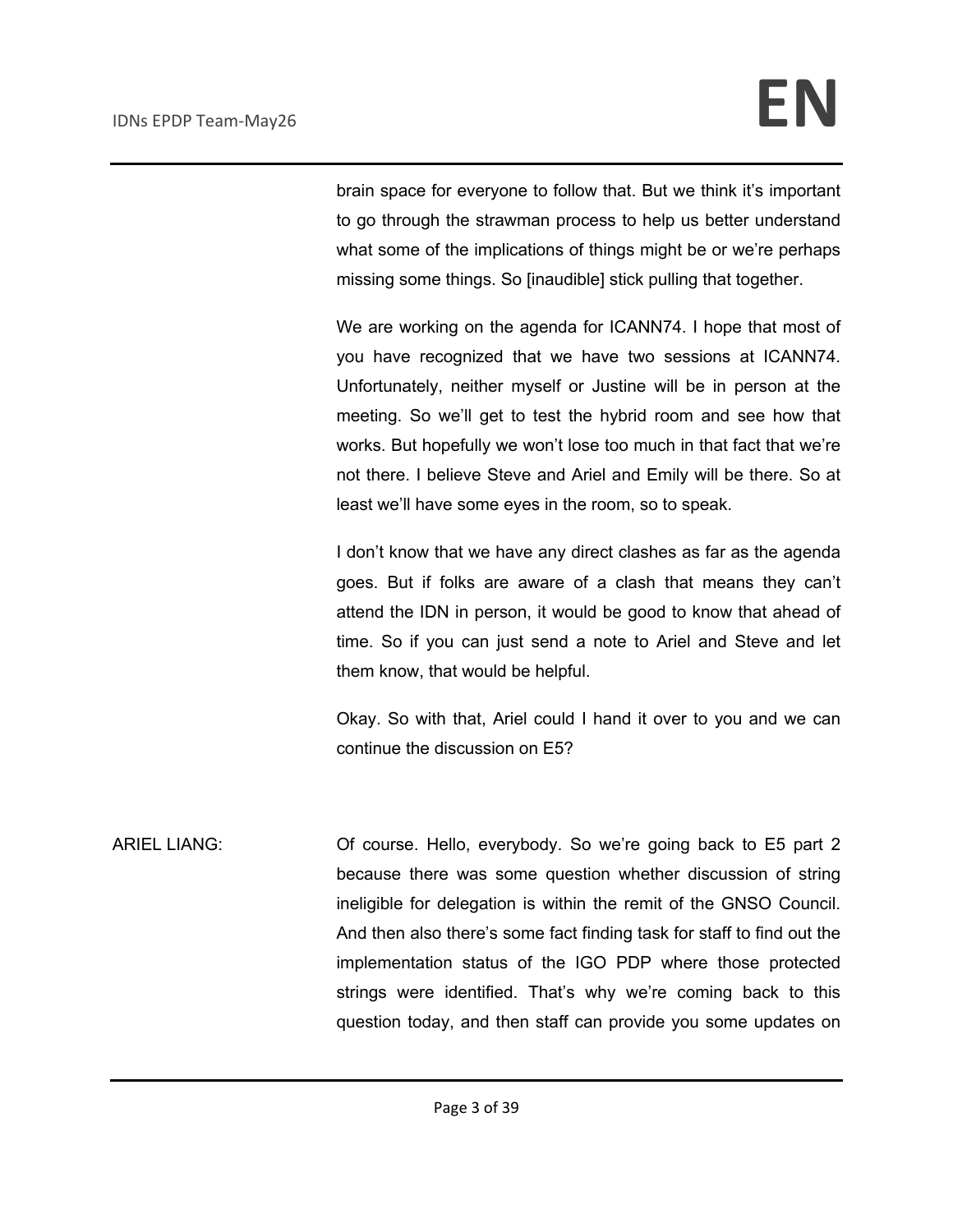our fact finding. Then there's some suggested approach for the whole group to consider in addressing this question.

So first, just a reminder, the question has two parts. The first part is about the reserve string. That part has been dealt with and there's some preliminary agreement by the group that no variants will be added to the list of reserve strings, but the variants of the reserved strings will be blocked per se. No application is allowed for the variant of reserved strings. So that's the conclusion for part one. Then part two is should the strings ineligible for delegation be updated to include any possible variant labels? So we're dealing with the other category, the strings ineligible for delegation.

This is a context, also as a reminder for our discussion. First, let's just quickly go over the outcome of the IGO PDP. So that was the PDP that deals with these strings in particular. That PDP concluded in November 2013 and recommended to include a number of identifiers in the future version of the Applicant Guidebook as ineligible for delegation. So what it concludes is a very specific and finite list of identifiers that need to be granted protection on the basis of internationally recognized treaties. So these identifiers are not available to be applied as gTLDs. But there is exception procedure put in place for the relevant protected organizations to apply their respective strings. A fourth point we want to emphasize is these strings ineligible for delegation are not included in the string similarity process. So they're different from the reserved strings. So that's a quick recap of the outcome of that IGO PDP that deals with this specific issue.

The second part we want to report back is and what we found out in terms of the implementation of the recommendation of the IGO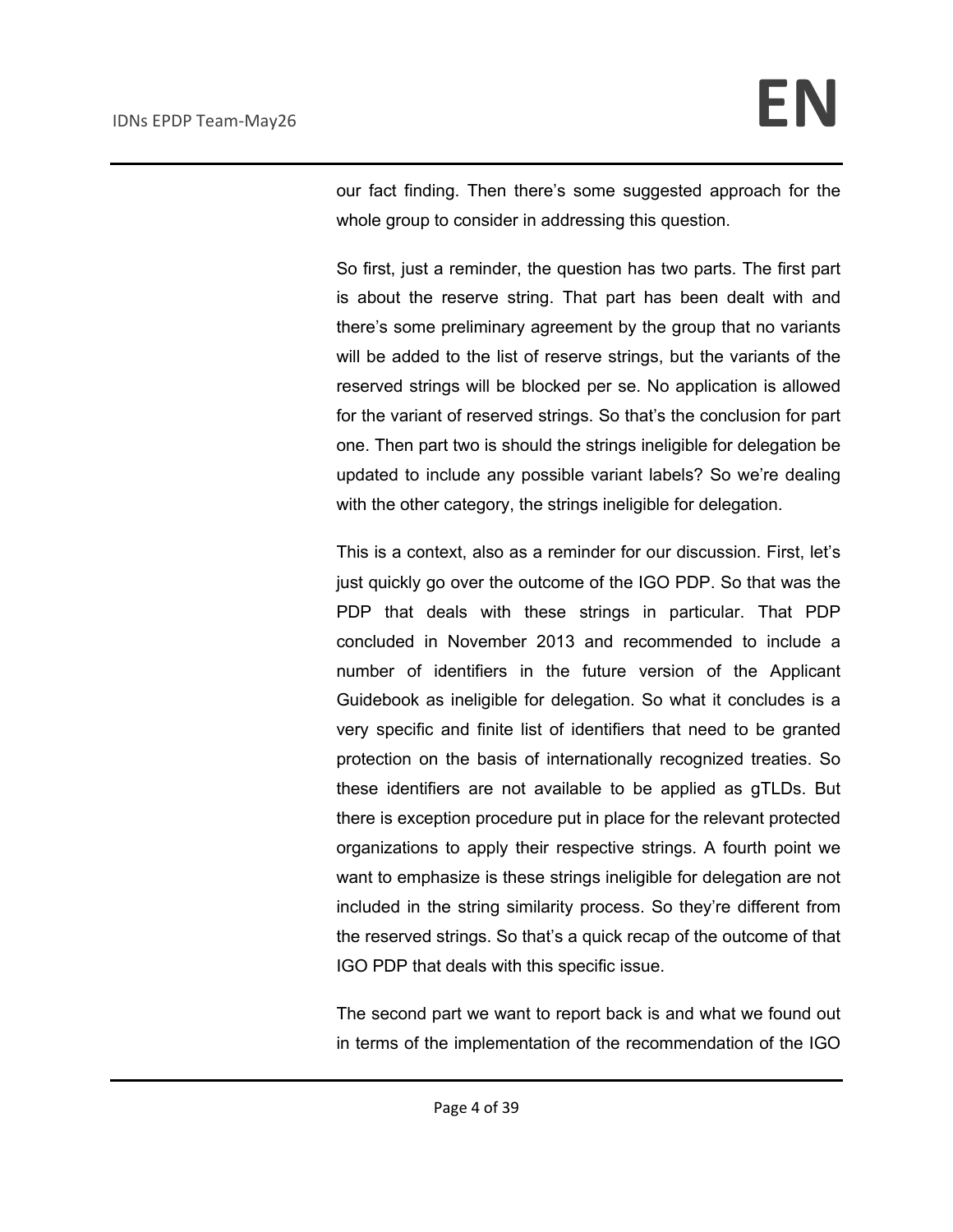PDP. So the Board already adopted it and it's moving for implementation. First is ICANN Org has not yet implemented the recommendations from IGO PDP at the top level because there's no new gTLD application rounds since the Board adoption of the IGO PDP final recommendations. Once the next round begins, the top-level-related recommendations will be integrated into the Applicant Guidebook. So the first part is top level hasn't been implemented, mainly because there's no new application round.

However, ICANN Org has implemented the recommendations from the IGO PDP for the second level. That was the list Steve shared with the team a while back. It was a webpage that published all the identifiers, full names far ranging from the International Olympic Committee to Red Cross, Red Crescent, and then other IGOs and INGOs. So that was implemented already for the second level. Because it's already being implemented for the second level, we more or less would know what the top-level identifiers will be based on how the second level looks like. I see Jeff has seen his hand up. I'm just wondering whether he has any immediate comment or I should keep going.

JEFF NEUMAN: Just a quick comment. ICANN Org has only implemented part of the second level recommendations. Remember the GAC had asked ICANN Org to put parts of it on hold until the Curative Rights IGO PDP was completed. So, for example, the recommendation to release the acronyms for the IGOs has not been implemented yet.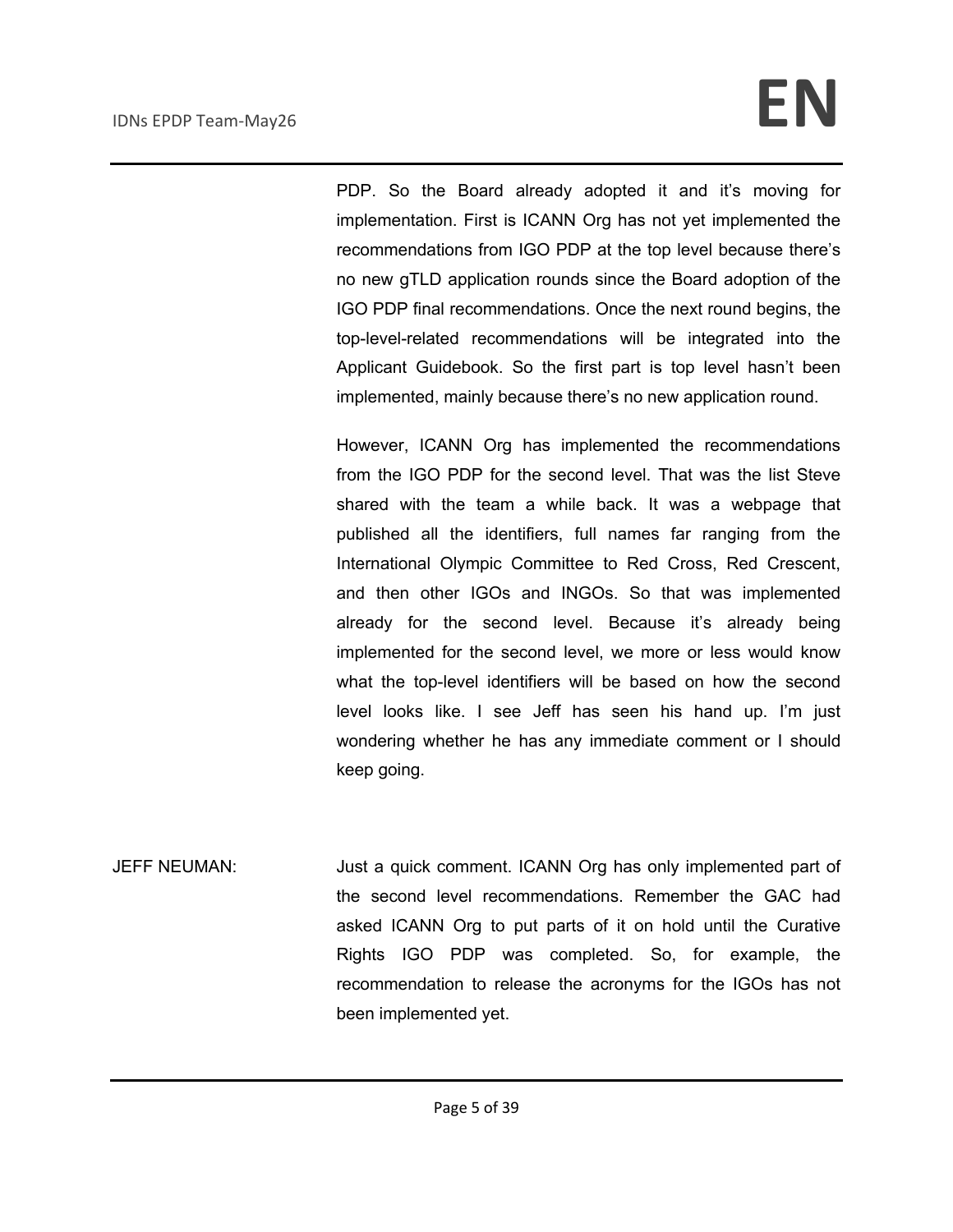ARIEL LIANG: Got it. Thanks, Jeff, for the important clarification. So thank you for that. I see Steve also put in the chat there's a footnote in the Google Doc we shared a while back about this matter, and then there's a note about this as well. So thank you both for pointing out this important point.

> Then the other part that I'd like to mention is the second level policy has existing process for change. So there's an existing change process for adding or deleting names from the identifier list. In summary, basically, there can be a notice from ICANN … ICANN will need to consult with the GAC and GNSO in relation to the proposed change to the names on that identifier list. Also, the change process is a minimalist and relies on the mechanisms employed already by Red Cross, the IOC, and IGOs to account for any new or obsolete entities. So there is an existing change process for modifying the identifier list. These are some important point we want to mention in terms of implementation of the IGO PDP recommendations.

> Now we're trying to do a refresh of our discussion so far. So these are some of the key points shared among EPDP members. There's one question that we tried to address. Should the protection be extended to the variant of the identifiers on the list of strings ineligible for delegation? So should the variants be also protected? So there are some supporting opinions and opposing opinions, and we try to summarize those opinions in this chart here.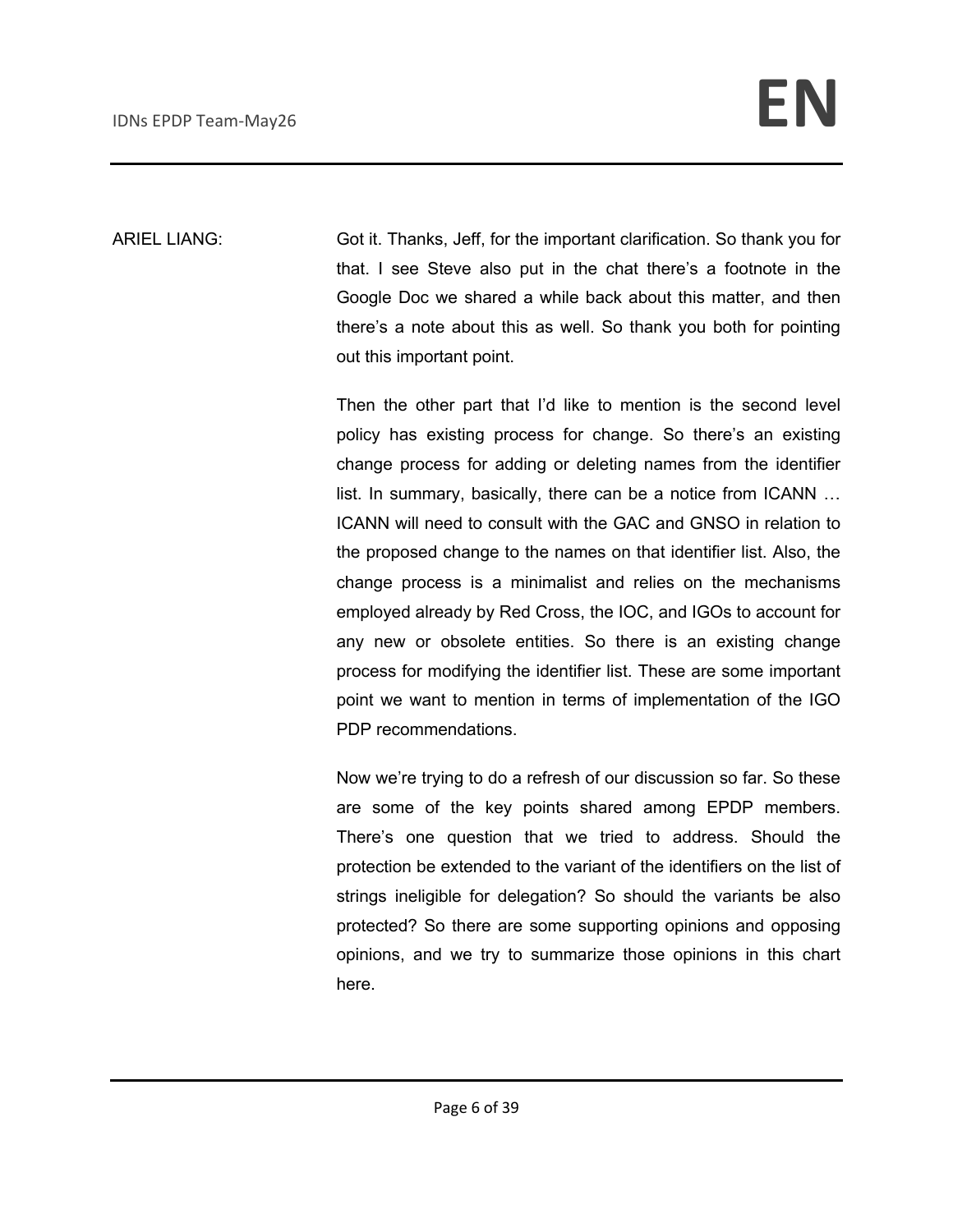On the left side, these are some of the reasons shared by members to extend the protection to variants. One is that some other applicants may be able to apply for these variants. And then it will prevent an IGO/INGO or the actual related organization from getting the variant of their own string. So there's a possibility there. And consequently, there's a possibility that the variant is allocated to an unrelated entity, and in that way, it would ultimately break the same entity principle and that's a significant change.

But then one other point is the principle of atomicity. Basically, if the primary string is being protected, then the variants also should be protected due to this principle. So these are some of the reasons for extending protection to the variants of these strings.

Then there's also reasons not to extend the protection to the variants. One is that the IGO PDP has already done tremendous work on this topic and they have identified specific setup identifiers and there's an existing change procedure to add or delete names from the list. In particular, this specific list of strings is limited to exact match based on international treaties. So in other words, the care for deliberation of the IGO PDP that took years to complete should not be modified. So that's one point of view.

Another point of view is that there are other measures in place that could potentially deter unrelated applicants from applying the variants of a protected string. So, for example, the GAC has the early warning opportunity, and then there's objection process. So these existing measures in the New gTLD Program could allow someone to detect the application of this variant from unrelated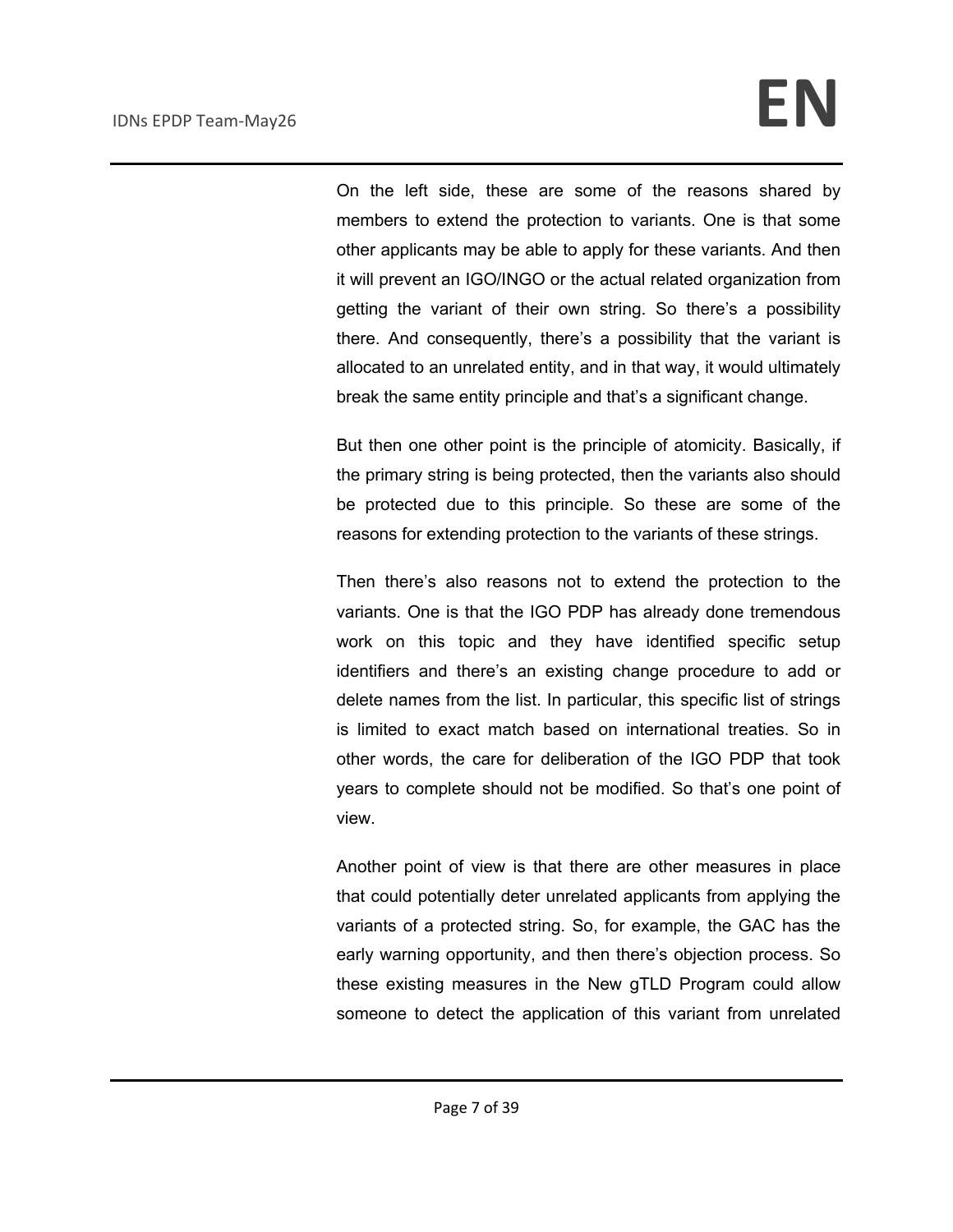entity and object to that application and prevent such string being delegated.

Then the third opinion is that the number of variants for some strings could be extraordinarily large. It can be millions because a string that can consist of many, many letters and that could unnecessarily add burden to the evaluation process.

So these are some of the reasons not to extend the protection to variants. At the same time, we're trying to figure out whether the group has jurisdiction of this issue, and then there's a question whether the GNSO Council needs to be consulted on this question. Also, there's another possibility that the GAC probably should be consulted as well to see whether they have any interesting figuring out the variant issue of this identifier list because they were a very important party in this topic. I see Jeff has his hand up. Is that a new hand?

JEFF NEUMAN: Yes. As soon as you reach the end of this part, yeah.

ARIEL LIANG: For this part, yes. But I haven't done with the slides yet for this question.

JEFF NEUMAN: Yeah. So continue with this. I didn't mean to interrupt. Sorry.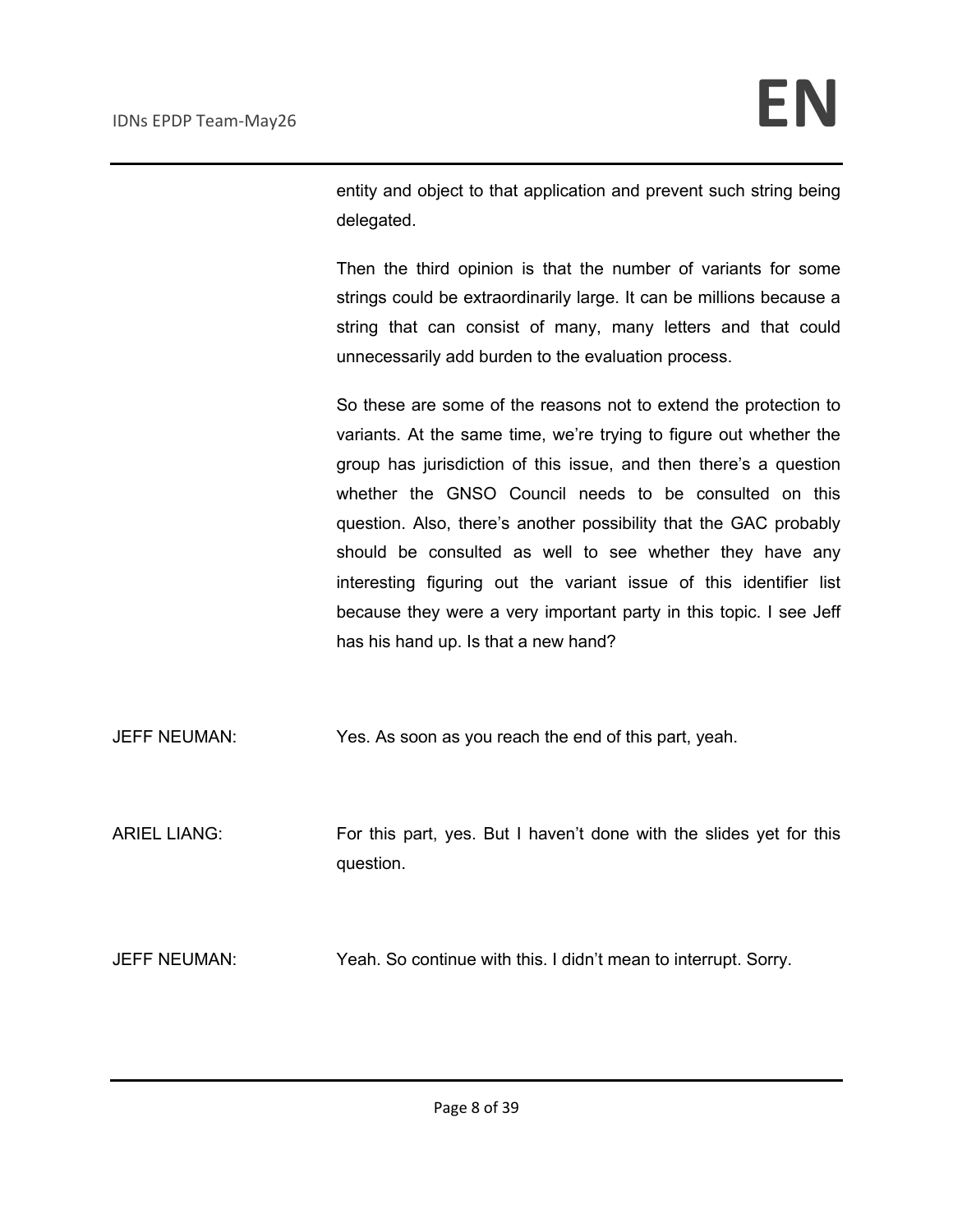#### ARIEL LIANG: Okay. Sure. Thank you. So this is a possible approach that some of the members suggested and staff and leadership team tried to summarize it. We want to see what the group's reaction is. So if for some compelling reason that the group really wants to develop a recommendation to deal with the variants of those strings, instead of just leaving it alone, there's a possible approach. Instead of adding any additional strings to the list, one is we can do something similar, like the reserved string is to prevent applications for all variant labels of the strings ineligible for delegation. But because it's a lot of strings that's being concerned, then it's probably pragmatic to generate that list. So basically, just link to a resource for calculating such variants. So that's one point.

Then the second point is the variants of those protected strings can only be applied for by the relevant organization and it has to be part of a set that includes the primary string on the list. So it cannot just be the relevant organization only applies for the variants. It needs to use that exception procedure to apply for the primary string, and then perhaps in the application can include variants of that primary string. That's the second point.

Then the third point is to make clear that preventing variants of the protected string is expressly not an extension of rights for the strings ineligible for delegation. So, make it very clear we're not extending rights of these strings. So these are some of the considerations for this approach if the group really decides to make a recommendation for variants of such strings.

Then we have some questions for consideration of this approach. First, would this approach be considered any different from the approach that we deal with the variants of the reserved names?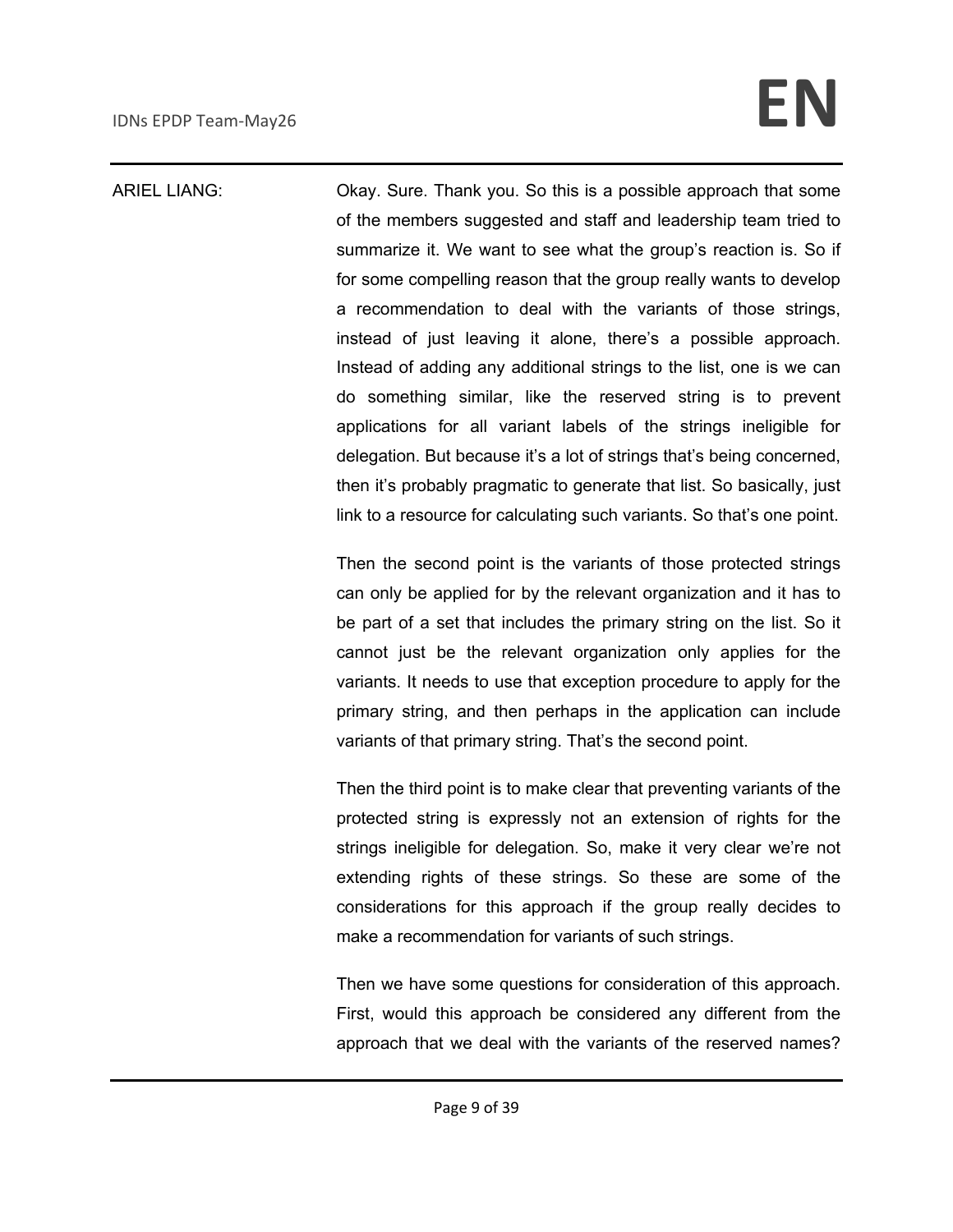Then second, would this approach change any procedural steps? For example, do we need to check with the GNSO Council and the GAC? So that's maybe necessary if the names are added to the list. Then the third question we want to ask is, would it be considered providing any additional protection to the identifiers that may not otherwise be available via international law and treaties? And fourth is, do we think the risk is significant or likely enough that it warrants such approach, because this approach would potentially prevent application of millions of strings and it may be construed as providing additional rights to the protected strings? So these are some of the questions we want to ask the group in considering this approach. So this is the end of my part of presentation.

DONNA AUSTIN: Thanks, Ariel. Jeff, I guess we'll go to you first.

JEFF NEUMAN: Okay. Thank you. I have a couple questions. The first one is, well, can you go back to the slide that compares the proponents for it and against? Yeah, that one. Can you just define atomicity for me again? Because I'm slow and I don't understand what that means.

ARIEL LIANG: Yeah. Thanks, Jeff. This term wasn't invented by me. It's probably by Edmon. I think, yes, he's on the call. So maybe I'll defer to Edmon.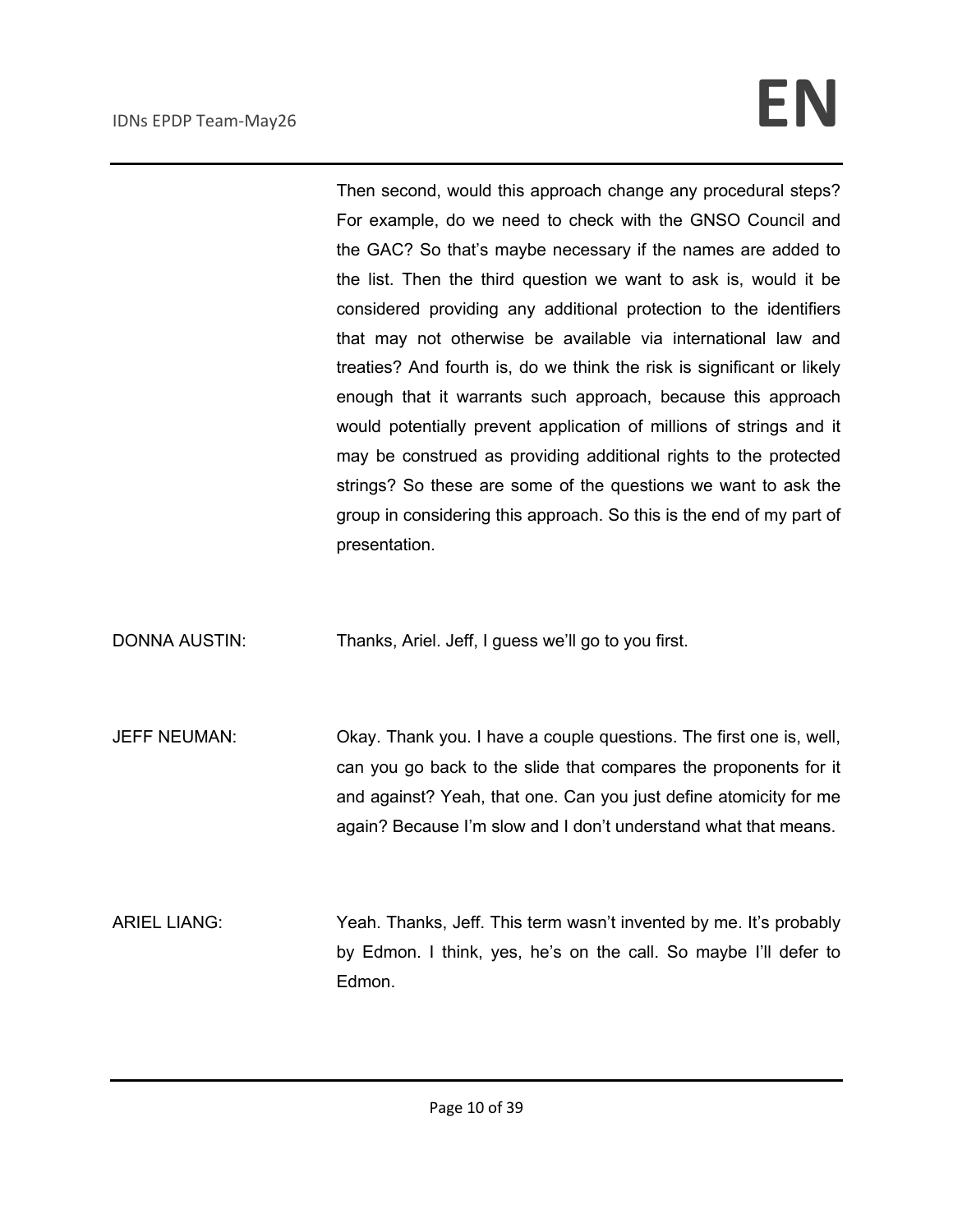EDMON CHUNG: I'm happy to jump in. Edmon here speaking personally. I don't know if I invented the word, I don't think so. But in any case, the idea, basically, is that the whole concept of IDN variants is that the primary domain and all its variants is considered a atomic set, which you shouldn't be breaking apart. So whether it is, basically, delegation of two different variants should not be separate to two different entities or that the primary name versus a variant, whether it's blocked or allocatable or wherever status, should in many ways considered to be one particular domain. That's the idea. The whole point of variant mechanism is to consider all of the domains the same.

> If you look back at the IETF and IAB directives for IDN invariants from the very beginning, the idea is that it was attempted to be included in the technical solution. However, the mapping of variants was not viewed as feasible or desirable in the technical sense, but it's left to the policy side to back them together to be the same. The best way and the worst way to understand it is like capital letters and small letters. You won't allocate a capital letter domain to one entity and a smaller domain to another entity, and the same thing should happen policy-wise for IDN applied-for string versus variant. That's the concept itself.

JEFF NEUMAN: Okay. Thanks. Thanks, Edmon. So I think that helps, because it's very much I guess a little bit like the second bullet there, right? I did want to talk about that one. So we have to remember that the IGO and the Red Cross names are not reserved for a particular entity. So even if the IGOs themselves applied for that string, according to the Guidebook at this point, they're not allowed to do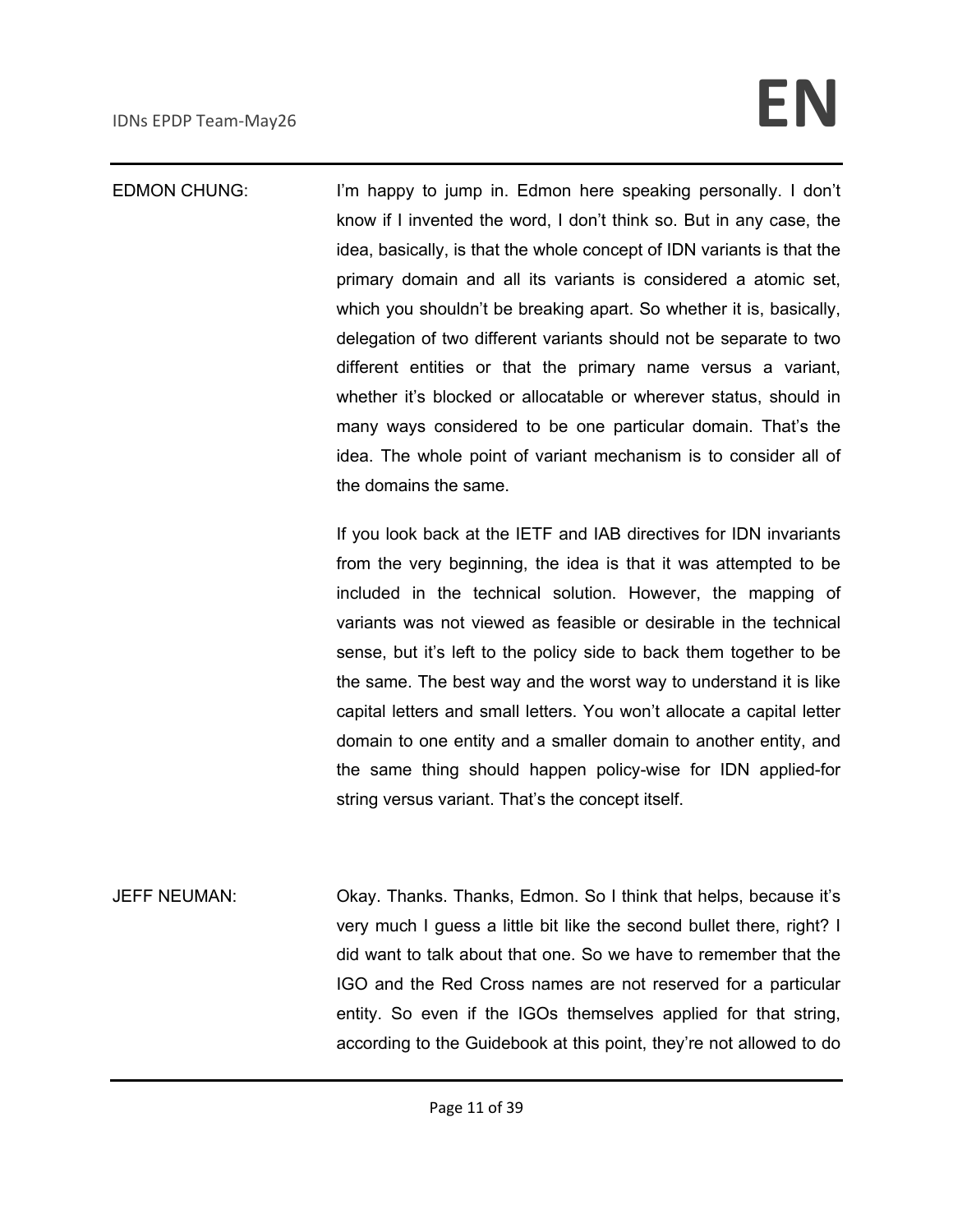that. So I don't think it breaks the same entity rule because it's not like the original or the IGO entity is entitled to the string. Nobody's entitled to it. So I don't really see it as a same entity issue unless or until there's a new policy that says that the IGOs or INGOs could apply for those or the Red Cross, Red Crescent, Olympics, whatever, could apply for those. So I don't see it as a violation of the same entity rule at this point in time. It may be at some point in time.

DONNA AUSTIN: Jeff, just on that point. My understanding is that there is an exception procedure that not that it's been developed yet, but the policy recommendation was that there'd be an exception procedure so that the relevant IGO or INGO could actually apply for the string that's related to their organization.

JEFF NEUMAN: Is that just at the second level? I thought that was only the second level.

DONNA AUSTIN: I believe my advice here from Steve is that that's at the top level as well.

JEFF NEUMAN: Okay. But they can apply for it. I guess the question is then whether they would be entitled to it or just opens it up to anyone? Anyway, I think there's some still questions about that. But in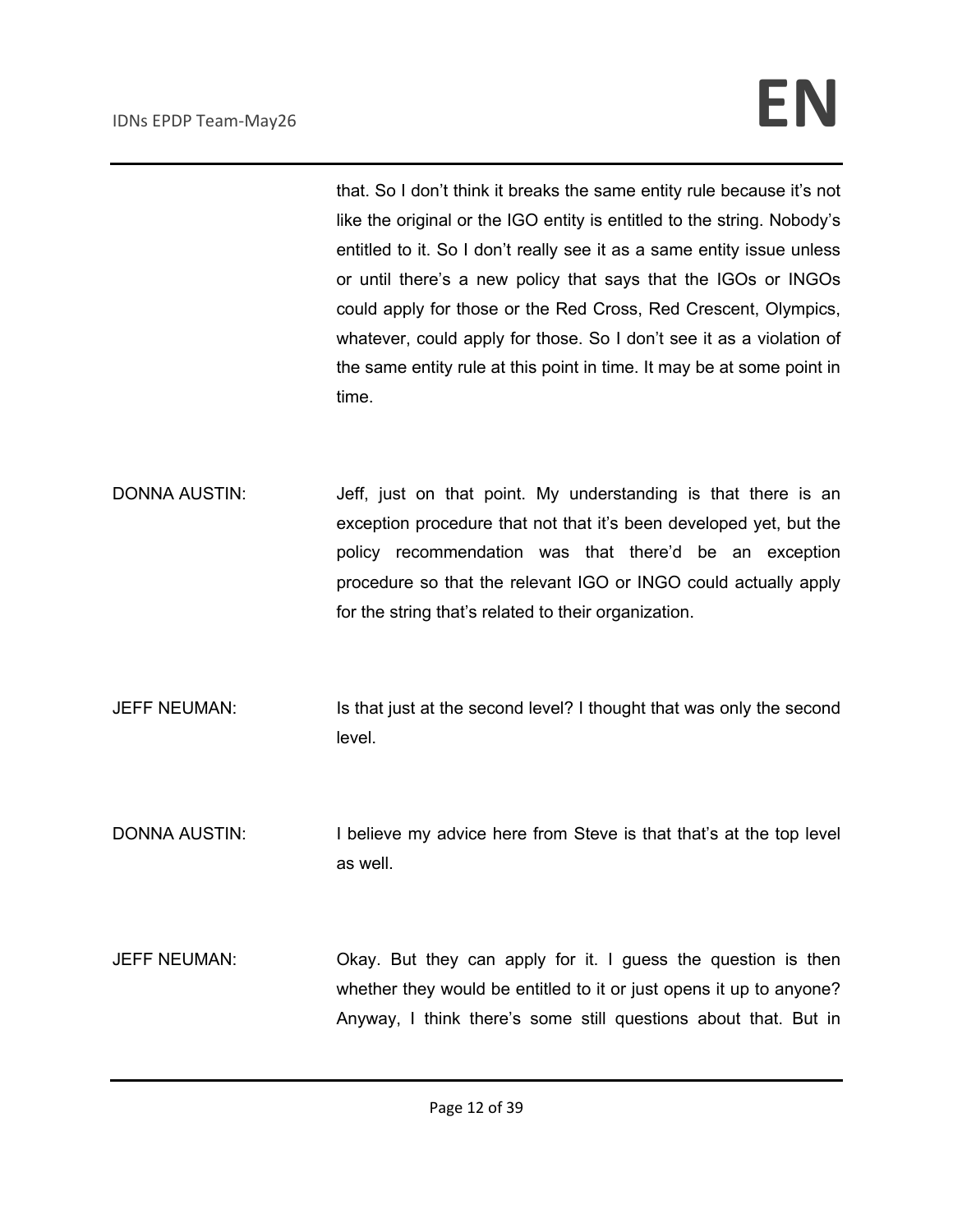either case, I do think that—and this sort of relates to my next comment which is that it's okay to treat these differently than the other reserved names. I mean, it's treated differently currently as the reserved names, right? There's no string similarity review. There are differences in what is done with the Olympic and Red Cross names as opposed to the reserved names. So I think if we wanted to treat them differently, I don't see an issue with that.

Then with the question on whether we need to go to the Council and the GAC, I would say no because this is a PDP. So it's going to go to the Council through this PDP. We may want our liaison to update the Council to let them know that we're addressing this issue. But I don't think anything further than that because that's the point of a PDP is to pass this up to the Council for their consideration. And of course, we have GAC members in this PDP. So hopefully, they'll bring this issue back to them. And then hopefully, there'll be comments during the initial report, and of course, GAC can always provide advice. So I don't see a need that we need to go to the GNSO Council and GAC on the substance of these issues. We may want to inform them that we're doing these things but not necessarily on the substance.

Whatever we do in this situation, I know that we certainly expect the policy from the GNSO to be adopted and implemented. However we come out on this issue, we need to base it on the assumption that it is implemented in the current form, and that if anything were to happen where it's not implemented in the current form, we may need to revisit the issue. Because, again, the policy that the GNSO passed was like 2014 and the Board passed or approved it in 2015 but it still hasn't been implemented in a lot of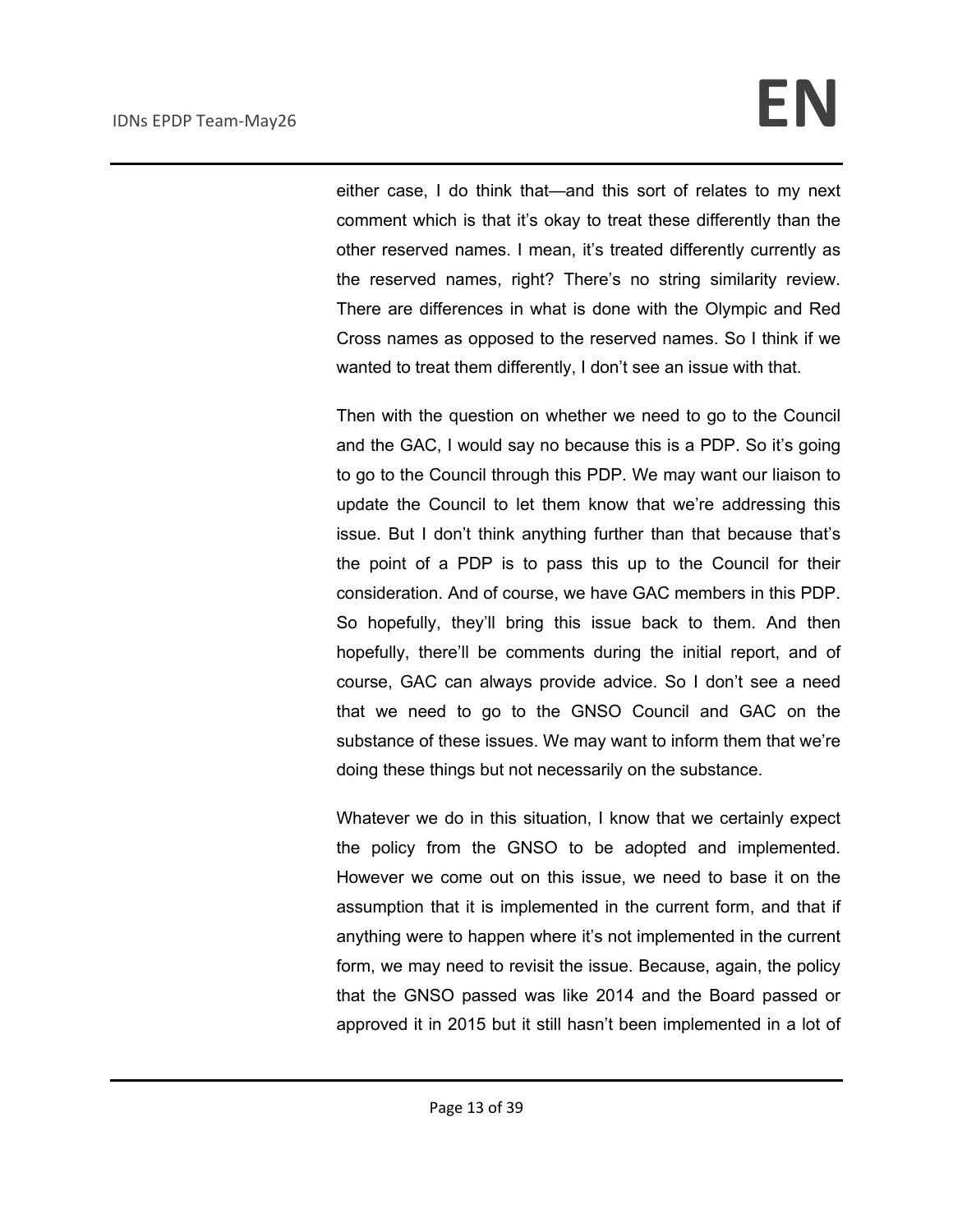respects. So I think we need to be very specific in our recommendations that it's all predicated on those being formally implemented as stated.

But either way, I'm in the camp of not extending the protections to variants because of the fact that all these entities can add the variants to the list or a change process and we should put the onus on them to do that through the process that's already been designated, as opposed to just automatic protection because of how specific this PDP was and how every name was considered during that IGO PDP, and then the subsequent relaunch of the process with respect to the Red Cross, Red Crescent, and Olympic names. Thanks.

DONNA AUSTIN: Jeff, can I just ask a question? So you say that all of the entities can add the variants through the change process. Maybe this isn't what you mean by that, but with that in mind, are you saying that—my understanding is that there will be an exception process developed that would allow an IGO or INGO to apply for its string that's on the list. But what you're saying seems to mean that if the variants aren't on the list then they can't apply for the variant. Is that what you're suggesting?

JEFF NEUMAN: Sorry. No. I didn't mean to suggest that. What I meant is if you go to—was it on this slide or is it the previous slide, Ariel, where yeah, there's a change. It's on the slide. There's a change procedure for the IGOs to add or remove names from the list of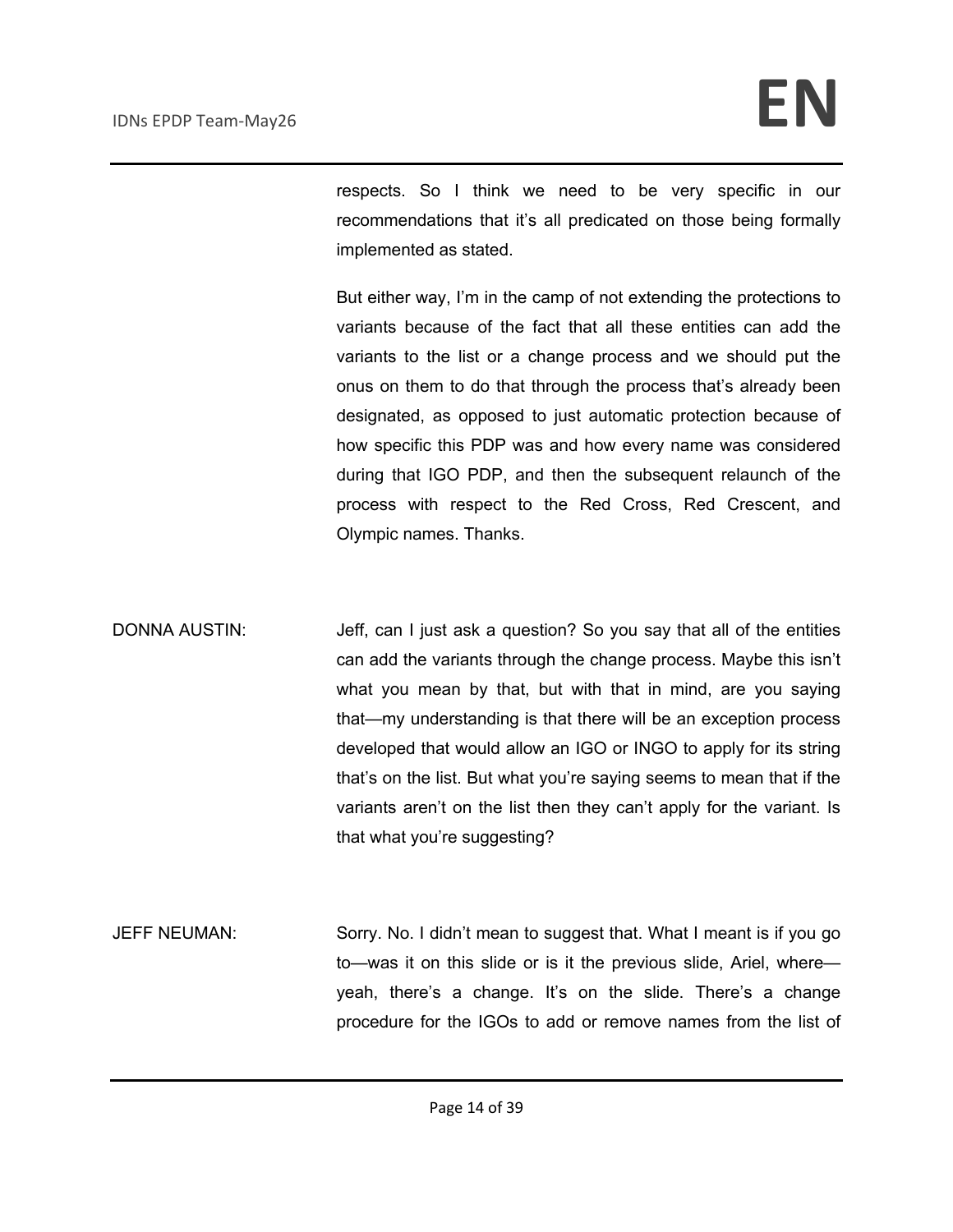protection. So the IGOs could add the variants to that list and get the same protection. Since they can do that anyway, the burden shouldn't be on us to have to account for every possible variant in the new TLD process. But the burden should be on the IGOs that have the protection to make sure that if there are variants that need protection, they put it on the list, as opposed to us doing it for them. So that's different, Donna, than they can apply for those. I'm not touching that as to what they can apply for. It's just what is protected.

DONNA AUSTIN: Okay. Hadia?

HADIA ELMINIAWI: I haven't been on the call from the very beginning, but let me tell you what I think about this. A variant belongs to the IGOs so they could be withheld to the same entity, which is the IGO. So the label and its variants could be held to the IGO. In that case, any other entity would not be able to apply for the variant of the IGO but it could apply for a label that is similar to the variant of the IGO, and thus could potentially in the future block the IGO from acquiring its variant. But in all cases, it will not get the variant of the IGO because of the withheld to the same entity principle. Thank you.

DONNA AUSTIN: Thanks, Hadia. Edmon?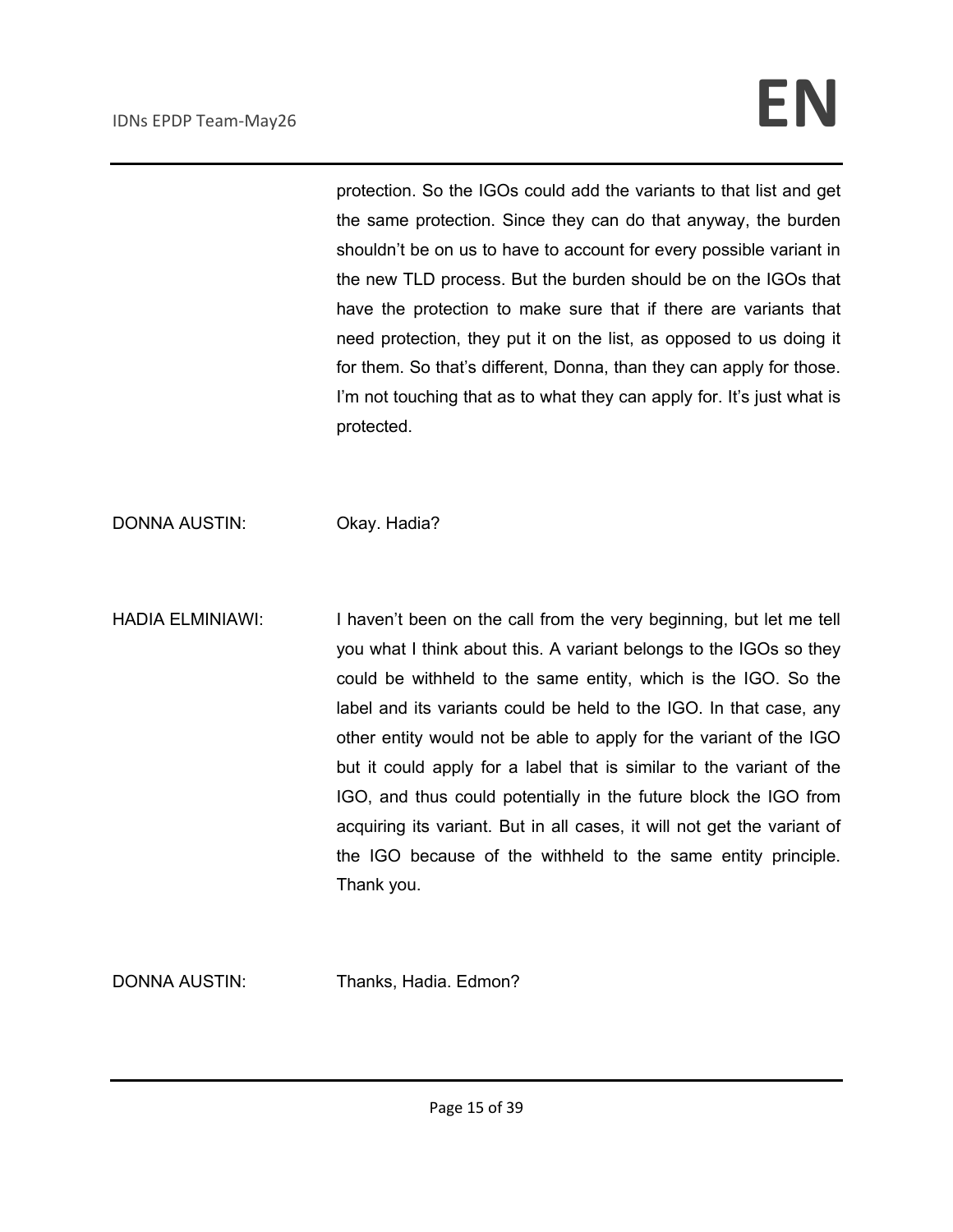EDMON CHUNG: Thank you. I think I was just going to say exactly the same thing as Hadia did but maybe explain in a slightly different way. If someone is trying to apply for a variant of an IGO name, the current process should already have caught it. Because when you apply for something, the process would calculate all the variants. And if it has any overlap with reserved names or whatever, these names or whatever names, then it should trigger that it is conflicting with either an existing name or reserved names or string that's ineligible for delegation. We're not talking about visually similar or similar to the IGO strings. So those cases should already be covered by the current sense.

> As Hadia says, but if you apply for something that's visually similar to a variant then that is a completely different thing. In those cases, yes, as Hadia mentioned. In those cases, if we decide not to deal with the string similarity situation, which is probably a right way to do it, then the acceptance of such a string would render in the future that the IGO might not be able to successfully apply for and get their name as a TLD. So I think that is probably the right way to think about it and as sort of explained in the next slide that was presented.

DONNA AUSTIN: Thanks, Edmon. Jeff?

JEFF NEUMAN: This is a big issue for me because none of the reserved names or those that are ineligible for delegation are reserved for a particular entity. That was very clear. And in fact, this came up a lot during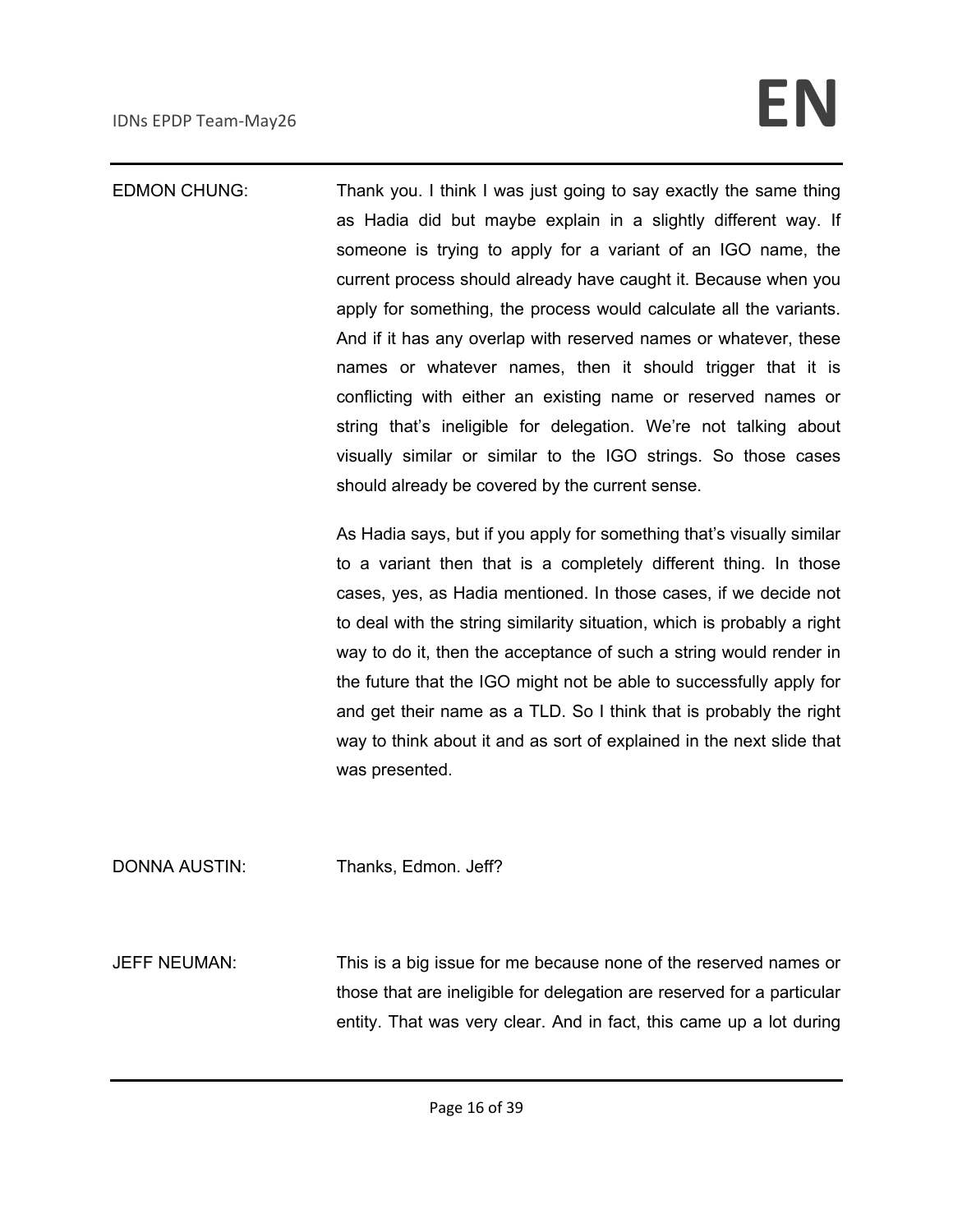the country names discussion with SubPro and even the threeletter designations for countries that they are being blocked from delegation, not because the country has a right to those but because the policy is … that everyone agree that they should just be blocked at this point in time. We have to stick to that.

If we start thinking that these are reserved for a particular entity then we're going down a path that was never in the policy and goes against the SubPro recommendations as well, which affirms the concept of ineligible for delegation as well as reserved. So we have to stop thinking about the notion that these are being reserved for a particular entity, they're being blocked. Like I said, Chris Disspain was very clear on this when he was on the Board, that the whole reason why we haven't developed a procedure, for example, for countries to get the three-letter designations is because, as Chris said, as the Board said, the difficulty here is that they're not reserved for the country, they're just being blocked. And until we have a policy that says it's being reserved for a specific entity, we can't make that assumption.

DONNA AUSTIN: Jeff, isn't this somewhere in between? The list is identified because they're ineligible for delegation, but there is the ability to develop an exception procedure that would allow the relevant organization to apply for the string. So it's not strictly speaking a reservation as you've described. You're right, they're not reserved, but there's a nuance here in that they're ineligible for delegation. But there is an exception process where the relevant organization could apply for the string. So it's not really apples and apples here.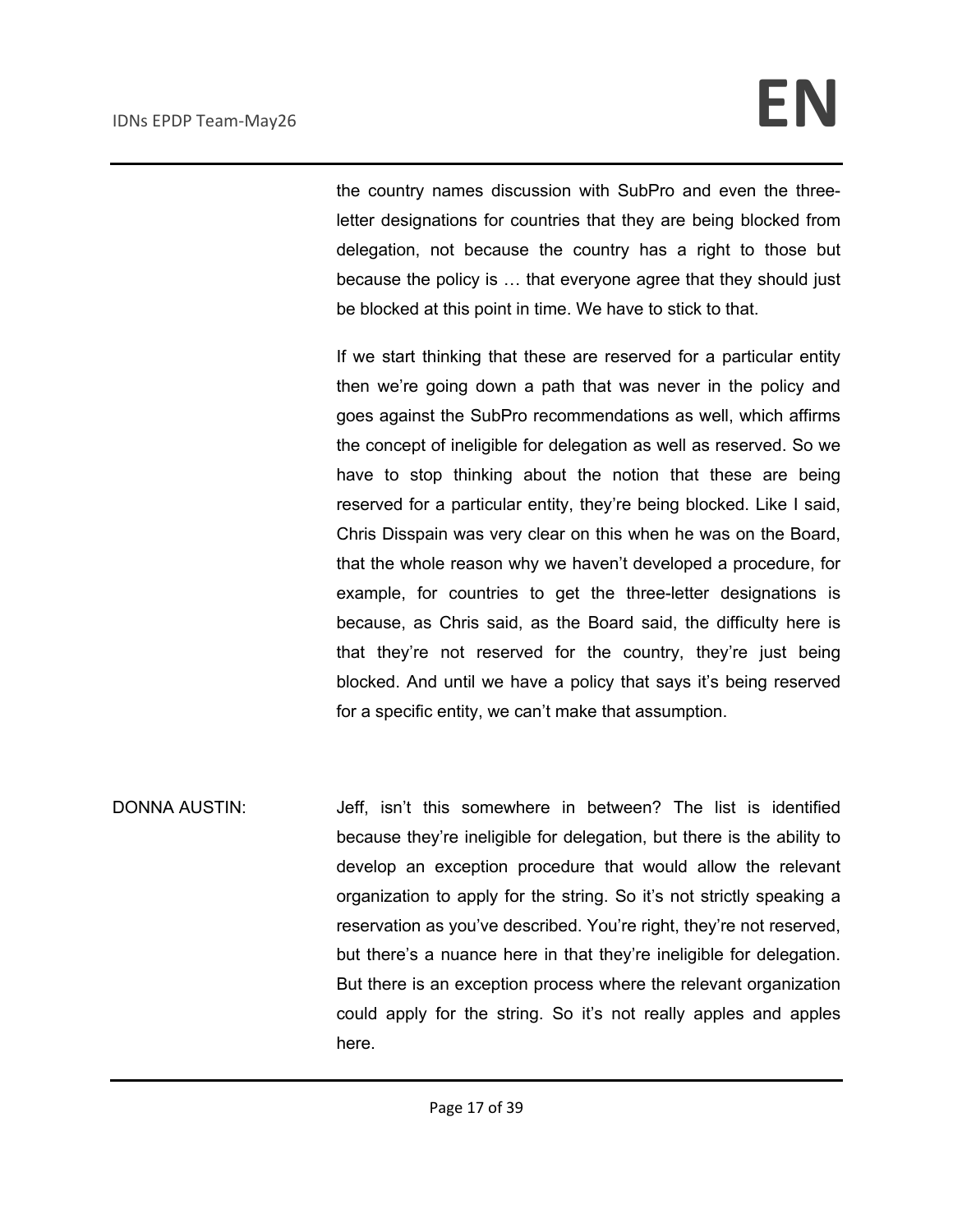- JEFF NEUMAN: Well, it is because in the sense that there's also nothing that says that if an exception is granted that they're the only ones that can apply for it. Now granted for some of those names, I don't think anyone else could really, from a trademark perspective, have rights to it, like the some of the full names, but some of them may have other entities that could and there's nothing right now that says that if ICANN grants the exception or allows an exemption process, that the policy then won't be that anyone that believes they have rights in that can apply, and then sort of duke it out in the normal process or maybe there'll be a process that favors the IGOs. We just don't know and I think that's the problem. Yes, there's an exception process. But the exception process is not developed yet and it is not definitively that only the IGO could apply for that string. So we got to be very careful in making an assumption that because there's an exception process, the only entity that can apply is in fact the IGO.
- DONNA AUSTIN: Okay. So I would like to get a little bit more clarity on that fromactually, Steve has just put his hand up. Steve, if you can help us out here.
- STEVE CHAN: Thanks, Donna. I'm trying to scramble here and try to find the precise language because I think it is actually only the relevant organization that is able to invoke that exception procedure.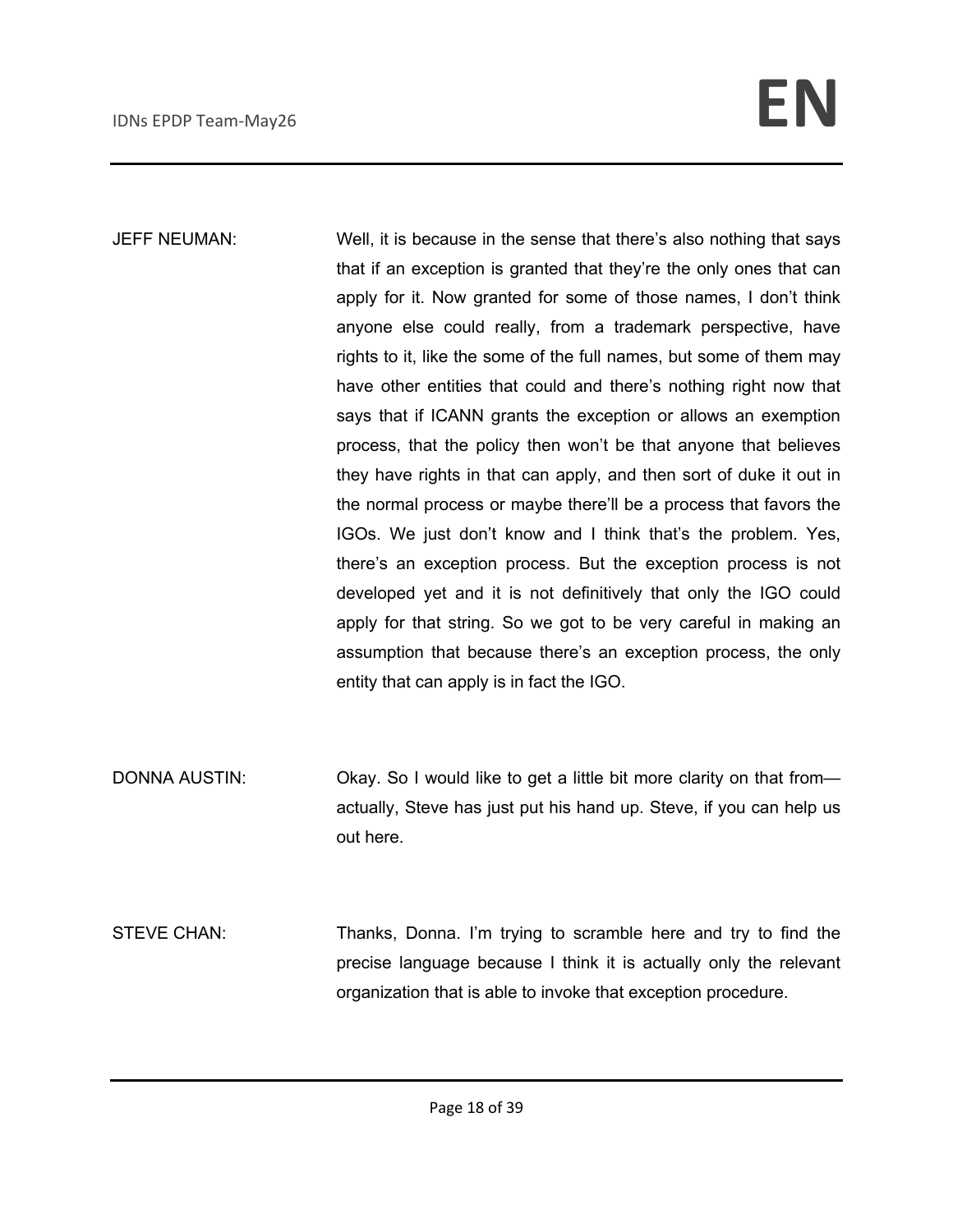| <b>JEFF NEUMAN:</b>  | No, no. Sorry. That's not something I disputed. Let's say the IGO<br>invokes the exception procedure, that doesn't mean that the policy<br>can't be, "Okay. Now this string is open for application," and the<br>IGO has indicated it wants to apply for it. We haven't come up with<br>a process that says that the only one that can apply for it after the<br>exemption is granted is the IGO itself. That's my distinction.                                                       |
|----------------------|---------------------------------------------------------------------------------------------------------------------------------------------------------------------------------------------------------------------------------------------------------------------------------------------------------------------------------------------------------------------------------------------------------------------------------------------------------------------------------------|
| <b>DONNA AUSTIN:</b> | Jeff, isn't that nonsensical to assume that it would be an<br>organization other than the IGO that could apply for it? I mean,<br>that would go away from the intent of the policy, wouldn't it?                                                                                                                                                                                                                                                                                      |
| <b>JEFF NEUMAN:</b>  | Not necessarily. Look, the Board was very clear on this.                                                                                                                                                                                                                                                                                                                                                                                                                              |
| <b>DONNA AUSTIN:</b> | Sorry, but it just seems nonsensical to me to assume that if an<br>IGO is seeking an exception to apply for the string itself, then that<br>would open it up to anybody else.                                                                                                                                                                                                                                                                                                         |
| <b>JEFF NEUMAN:</b>  | Who has rights, who may have rights. Sure, why not? Again, if I<br>have to go back and find all of these, it came up as well with the<br>country names that the whole point—and the Board wanted to be<br>very clear that they're not recognizing any intellectual property or<br>other kinds of rights in these strings. What they're doing is<br>blocking it based on initially advice from the GAC, and then some<br>policy development. I hear what you're saying, Donna, but the |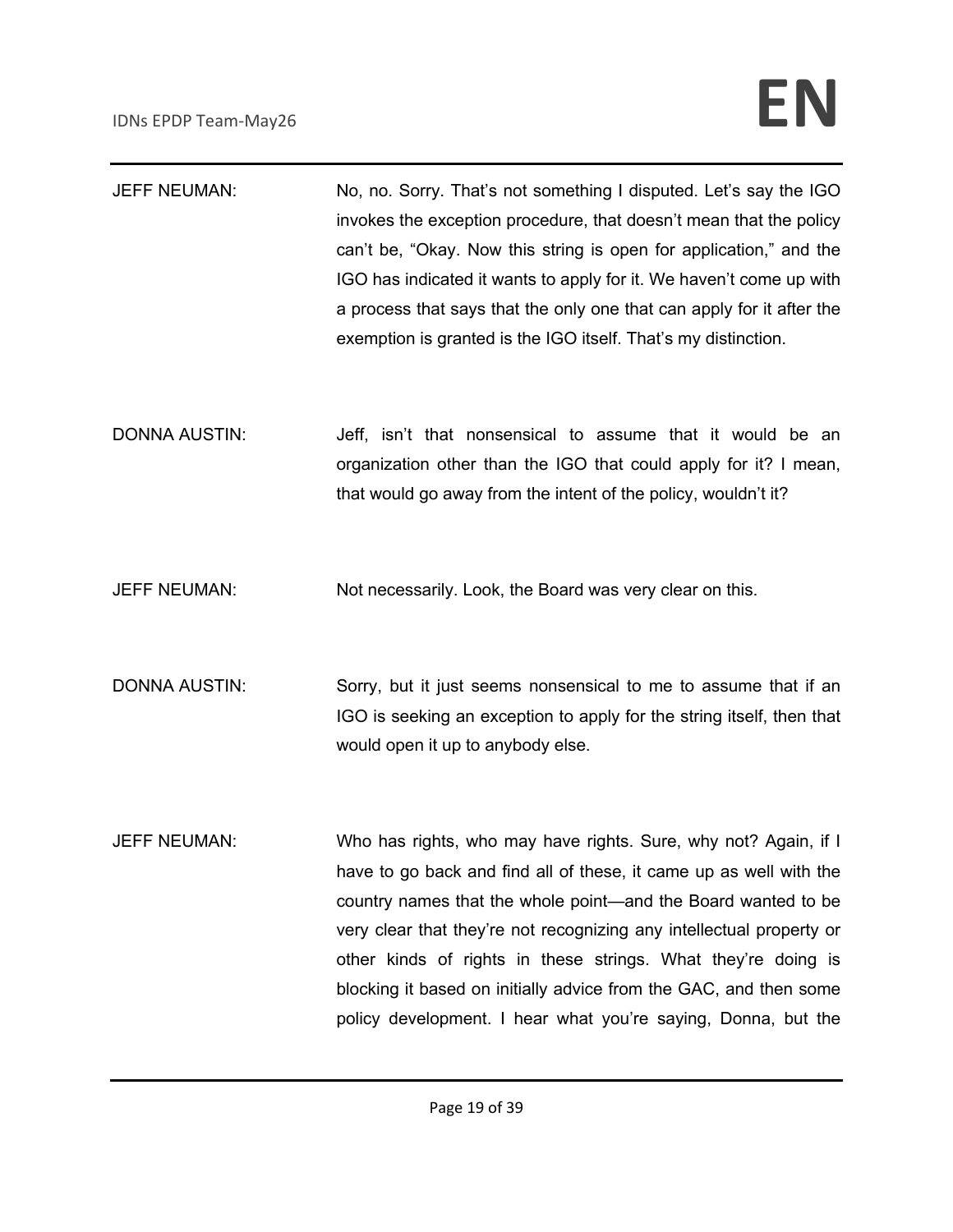Board has never approved that. Even though I agree with you, it seems logical but that's not what the policy says at this point.

- DONNA AUSTIN: Okay. So my recollection to this is that the rights that you're talking about are related to the acronyms of the IGOs because they may not have the rights to the acronym. But I think where this list came from was it was based on—Steve, help me out here but it was it was taken from some authority. So I think you're right in the acronyms of the IGOs, but I don't think you're right about the exact match of the string for the IGO or INGO, which is that larger list. But we'll take this back and see if we can get the clarity that we need on this. But let's keep moving.
- JUSTINE CHEW: Donna, Edmon has got his hand up.

DONNA AUSTIN: Yeah. I was just getting to that. Thanks, Justine. Edmon, sorry,

EDMON CHUNG: I was going to continue on this just slightly, if I may. But if you want to cut off the discussion here, I'm happy to just not continue.

DONNA AUSTIN: Go ahead and make your point, Edmon, and then we can—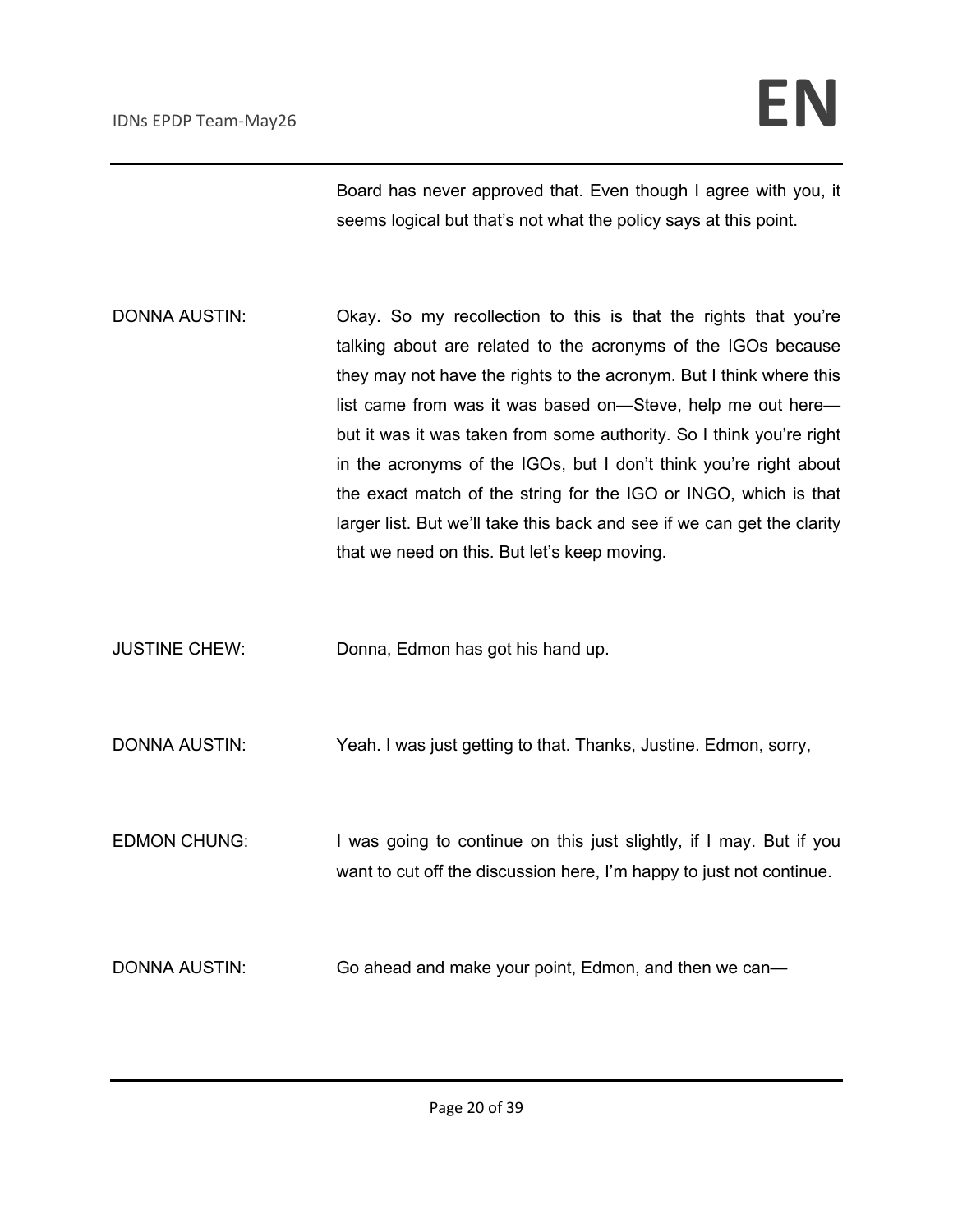| <b>EDMON CHUNG:</b>  | Just quickly, I think the good example is like WHO. Everyone uses      |
|----------------------|------------------------------------------------------------------------|
|                      | that example so let's use that example. I think Jeff is right. WHO,    |
|                      | when it comes along, if at some point they can apply for it, then      |
|                      | that process should potentially allow competition as well, someone     |
|                      | else to apply for .who could use it for some other purpose that        |
|                      | does not conflict with WHO and there could be a competition. I         |
|                      | think, that could be accepted and acknowledged in many ways.           |
|                      | But when we talk about the IDN variants, that's different. The point   |
|                      | of the variant is that I actually don't know whether WHO has any       |
|                      | variant in the Latin case, but let's put it probably for O, then that  |
|                      | variant is also blocked. That's the point we want to talk about        |
|                      | here. That has nothing to do with who has eligibility to apply for it. |
|                      | But once you put a particular string in a list, whatever you call it,  |
|                      | that is blocked. Then naturally, its variants are blocked for other    |
|                      | application because there is a relationship between the applied-for    |
|                      | string in all variants. So that's, I think, the point.                 |
|                      |                                                                        |
| <b>DONNA AUSTIN:</b> | Right. So let's focus on the variant aspect of it and not get too      |
|                      | hung up on the list itself. Steve, go ahead.                           |
|                      |                                                                        |
| <b>STEVE CHAN:</b>   | Thanks, Donna. I'm trying to multitask here taking notes and also      |
|                      | try to provide factual information if I can. I think you actually made |
|                      | an important point a moment ago, Donna. I think there's actually       |
|                      | some confusion here about what we're talking about in this             |

conversation or at least what we intend to be talking about, which is full names, not the acronyms. I think the acronym part is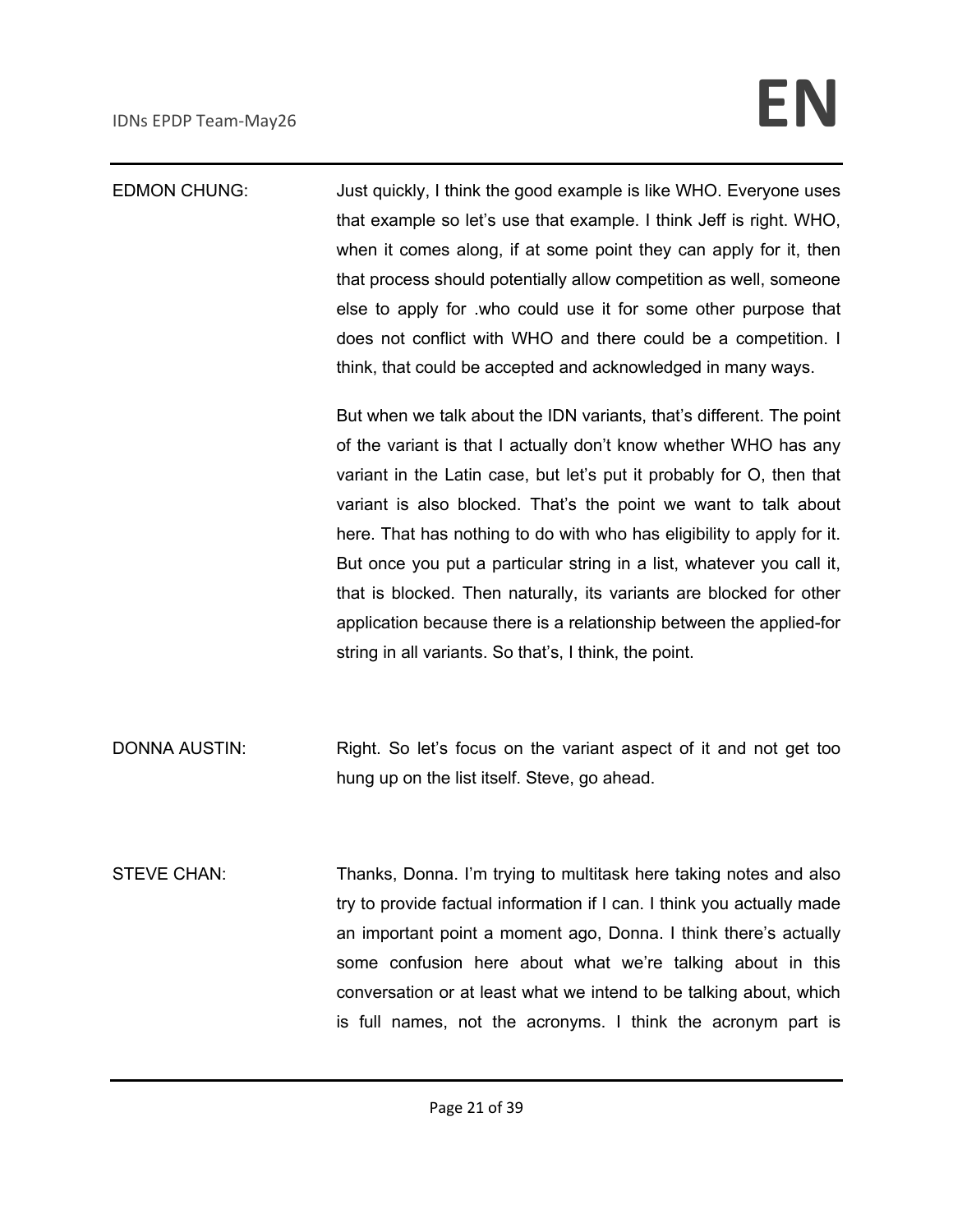actually complicating this discussion. It is strictly for the full names which are identified in the IGO PDP final report, full names, exact match, not the acronyms. Their acronyms right now are subject to temporary protections. Those temporary protections are dependent upon the outcomes of the IGO PDP that we're talking about now. And then also the curative rights aspect for IGOs as well, which, incidentally, is actually at the Council with the final report. So just to be very clear, this is the full names, not the acronyms that are on the ineligible for delegation list. Thanks.

DONNA AUSTIN: Thanks, Steve. I think that's helpful clarification. All right. That clarification, can we have some discussion about how to treat the variants for those strings that are on the ineligible for delegation? Going back to the previous slides into these concerns about volume of strings with variants, and then there's the reasons not to extend this, one of the reasons is that there are other measures in place—the GAC early warning, GAC advice, objection process that could deal with the possible situation of a variant of one of the strings being applied for by somebody else. So it's how do we thread this needle and come up with a solution that maintains the protection intended for the list of strings on that list but doesn't end up in potentially a policy that's difficult to implement just because of the large number of variants that we would be talking about. So if you could just go to the next slide, Ariel.

> Some of the possible approaches that we identified is that you could prevent applications for all variant labels of the strings ineligible for delegation and provide a link to a resource for calculating the variants. So if you had the list of strings, and then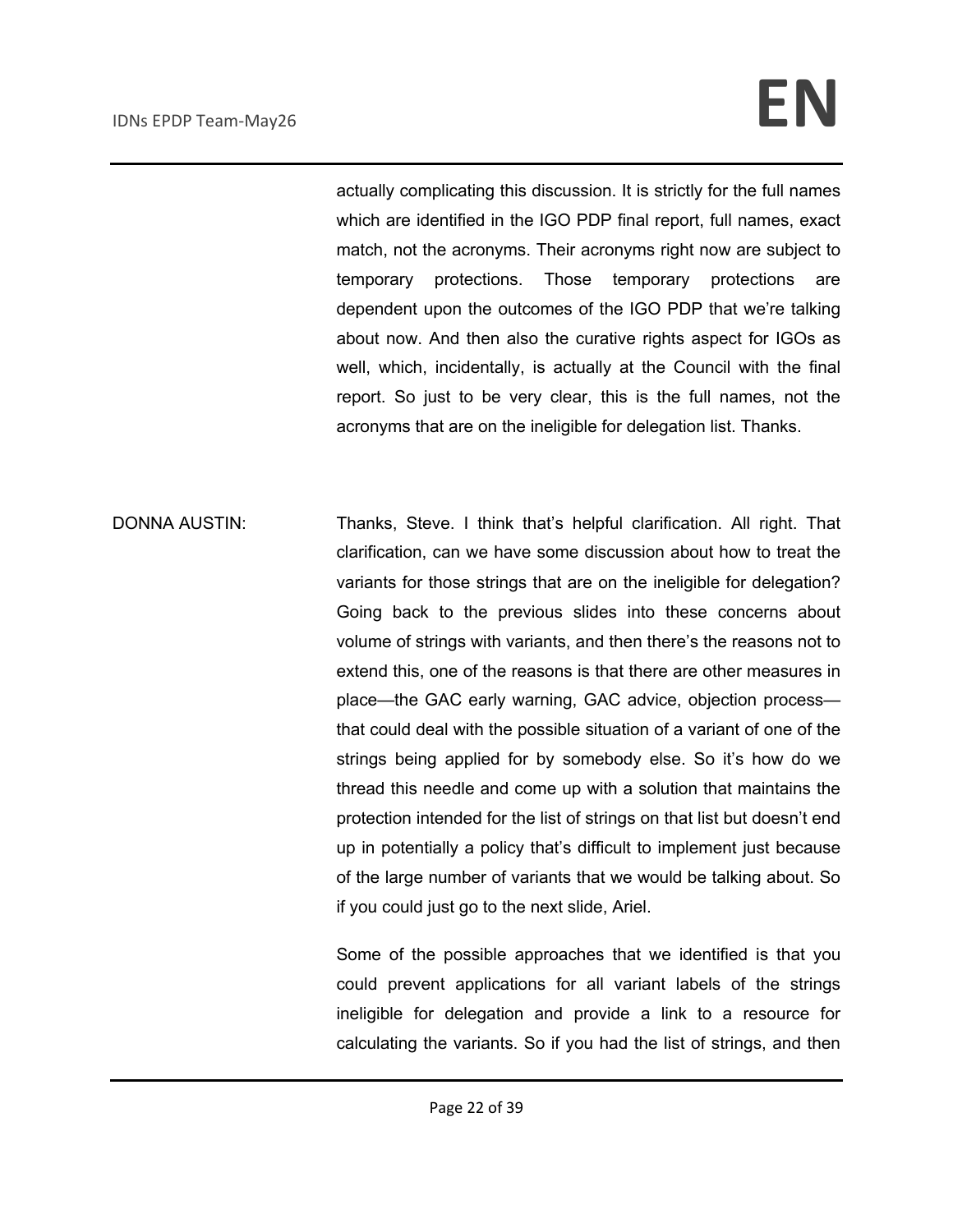there's a resource to calculate the variants that people could go to so that they would potentially know whether the string that they're looking at is a variant of a string that is ineligible for delegation, that could be one option. The variants can only be applied for by the relevant organization. This is assuming that that procedure to allow for the organization to apply to the string that's related to their organization that they could apply for the variant as part of a set that includes a string that's on that list. Or make it clear that preventing variants of the strings ineligible for delegation is expressly not an expansion of the rights of the list to the strings ineligible for delegation. So that's one of the concerns about adding to the list of ineligible for delegation is that it may be an expansion of the rights that were intended when that list was drawn up, because that list was drawn up with specific criteria, so we may be going beyond what was intended by the original policy.

So they're just some ideas of how to thread the needle on this one. So we're interested to hear what folks think of those and whether any palatable or whether there's something that we can reach agreement on. I know that Jeff is opposed to having variants added to the strings ineligible for delegation list. It seems that Jerry, Edmon, and Hadia might have a different view and would prefer to see the variants blocked in some way, whether that would be considered recognition or an expansion of those rights of the list, that would be an interesting conversation. I'm interested to hear from folks what they think now based on the conversation that we've had. I would like to try to draw a line under this in the next 5 to 10 minutes because I do want to give Steve the opportunity to run through the strawman process related to E7.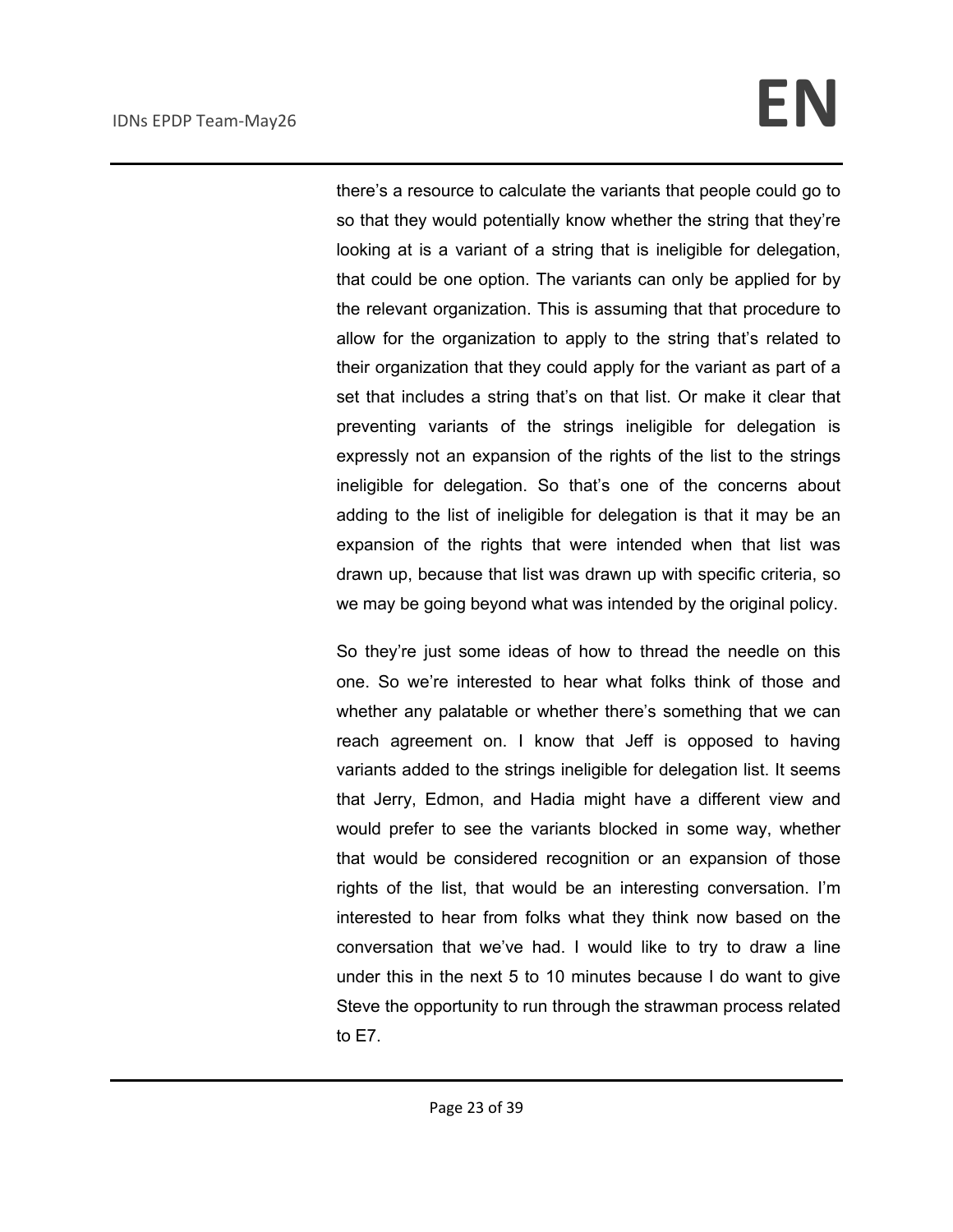Okay. So any further thoughts on this? We've managed to silence the room on this one. I think we did it with another question that we had. We might take this to the list, give people some time to think about these possible approaches and take it to the list and we'll formally seek feedback from the respective groups on this. I know it's a little bit hard to think about these things in real time, particularly when you're operating as a group. So I think what we'll do is take this to the list and see if we can get some further conversation there. All right. So with that, Ariel, Steve, are we in a position to move to E7?

ARIEL LIANG: Did you just unmute? I will defer to Steve.

STEVE CHAN: Thanks. Sorry, I need to cough. Thanks. I will try to walk us through this topic. I'll just preface this by saying probably I think it's a little early for us to have the full conversation here, but I think it's still good to tee up this conversation just so we have this in mind. So I say that this charter question is essentially sort of a catch-all to make sure that we do not forget elements of the New gTLD Program or other processes and procedures related to gTLDs that may be impacted by the variant label aspects of the conversation.

> So this question talks about specifically the objection process, string similarity review, and string contention resolution, and other ICANN policies and procedures. It says, "Are there any other that may be impacted besides those one specifically mentioned here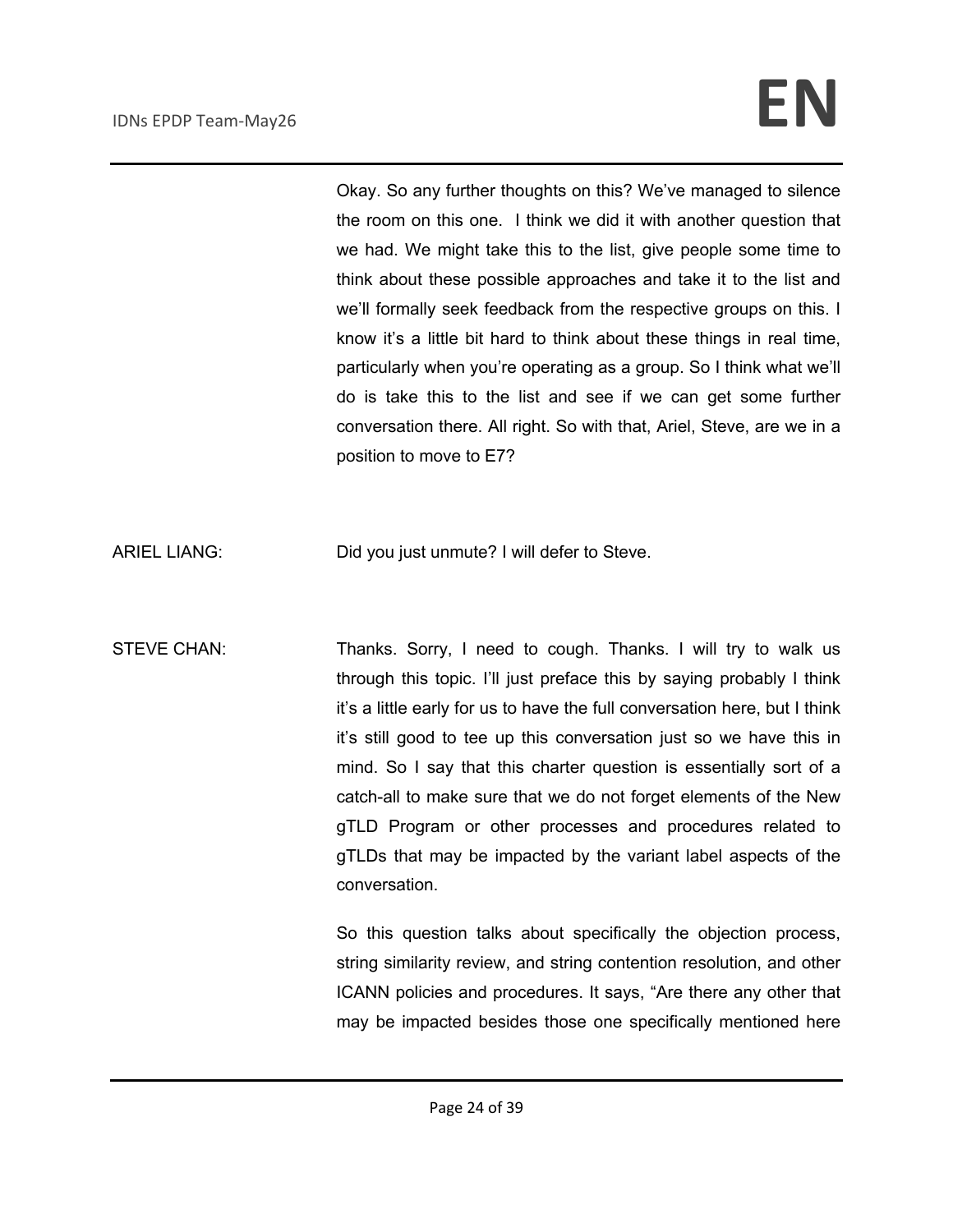and also referenced in the charter questions?" Like I said, this is really a catch-all to make sure that the group doesn't miss something that might be impacted by the variant labels.

So just a tiny bit of background. Staff did some analysis of the program process for the New gTLD Program. It was actually in the context of a stand-alone process. That conversation is tabled for now as this group conducts outreach and surveys to the existing registry operators for Arabic and Chinese string labels. So that is indeed parked, and so that's why we also didn't share this process flow quite yet. However, we acknowledged at the time and realized that it would be useful for future usage like this where the group can see the totality of the New gTLD Program, and then it helps consider each of the individual parts of the program and the group can think through whether or not any of them may be impacted by the variant aspects but are not specifically accounted for in the charter. So I was going to go into the assumptions that we put into the process flow before we went to the process flow, but I see a hand from Jeff already.

JEFF NEUMAN: Yeah, sorry. Can you just clarify this question only because you just said the new TLD process, but at the end it says, "All the ICANN consensus policies." I don't have a charter in front of me but does this include things like UDRP and transfer rules and all that kind of stuff, or is that completely separate?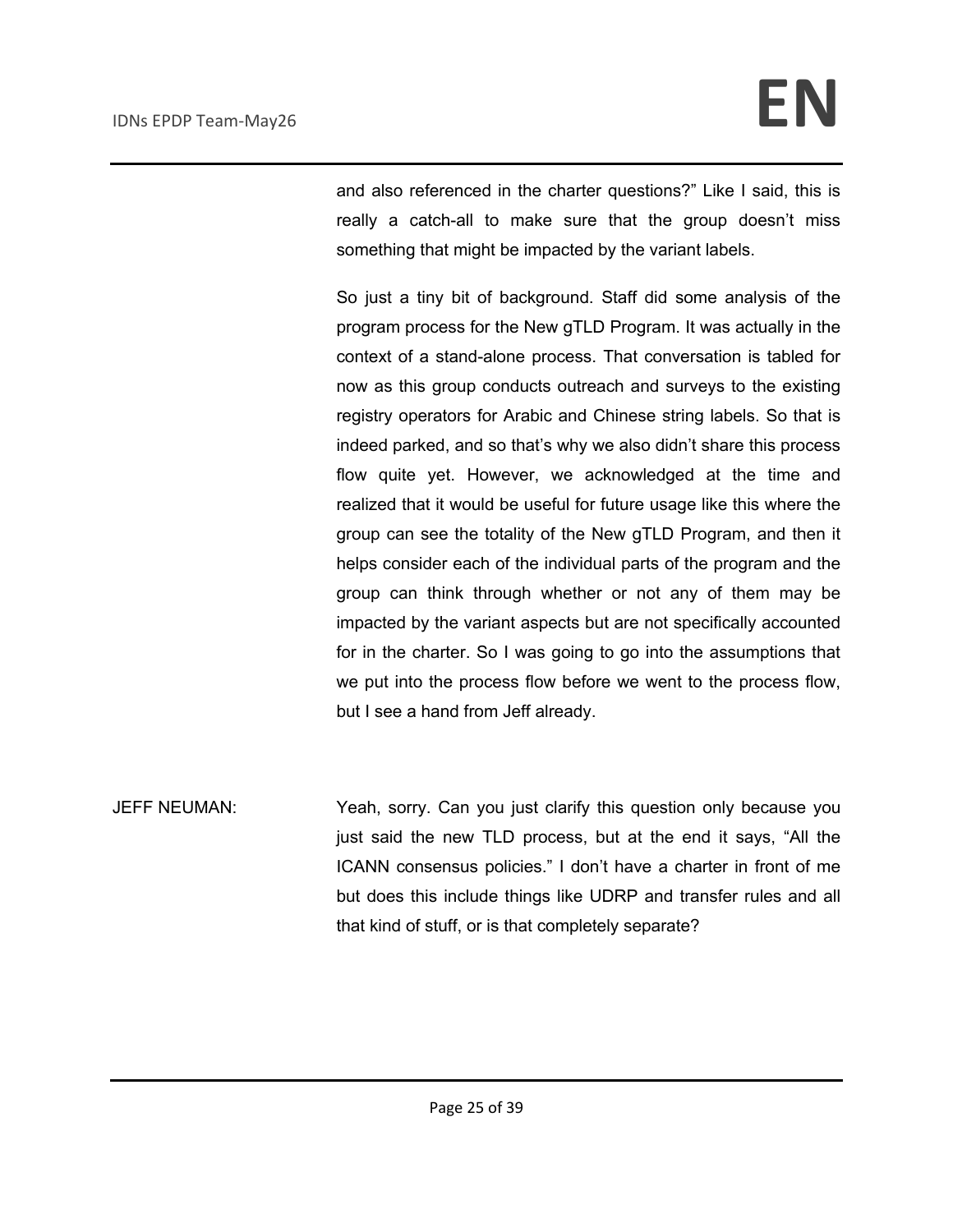STEVE CHAN: Good question. Thanks, Jeff. So it does include those but I think it's important to recognize and I guess recall that the elements that you just raised like the UDRP and URS, those are in the future and they're captured specifically as charter questions. I think it's in Section F most likely. I think it's not immediately the next one but as the charter was originally drafted, it was expected to be next. But I don't think it's actually next.

> Then also, I guess another example of things that are outside strictly the new gTLD process are things like the EBERO, which we had just talked about, too. So it is intend to be inclusive there of these other processes and procedures or policies and procedures, but for today we're looking specifically at the new gTLD process.

> All right. Seeing no further question, Ariel, you can go to the next slide, please. One back. So it's important to have some context. When we developed this, we called it a strawman process flow, and it was really strawman in the context of that stand-alone round, like I said. But what we made sure to try to include to make sure there is clear understanding is a set of assumptions and purpose and a key to understand how to use the process flow. So we have the purpose here, which is I think I really just spoke to it, it's to understand the impact of things like reliance on the RZ-LGR. Those are the two main principles that this group has talked about and agreed upon. We're all talking about the implications to that. So the expectation is that the process flow helps us understand the implications of those two principal level agreements. So that's really the entirety of the process is really to understand the impact of the program elements.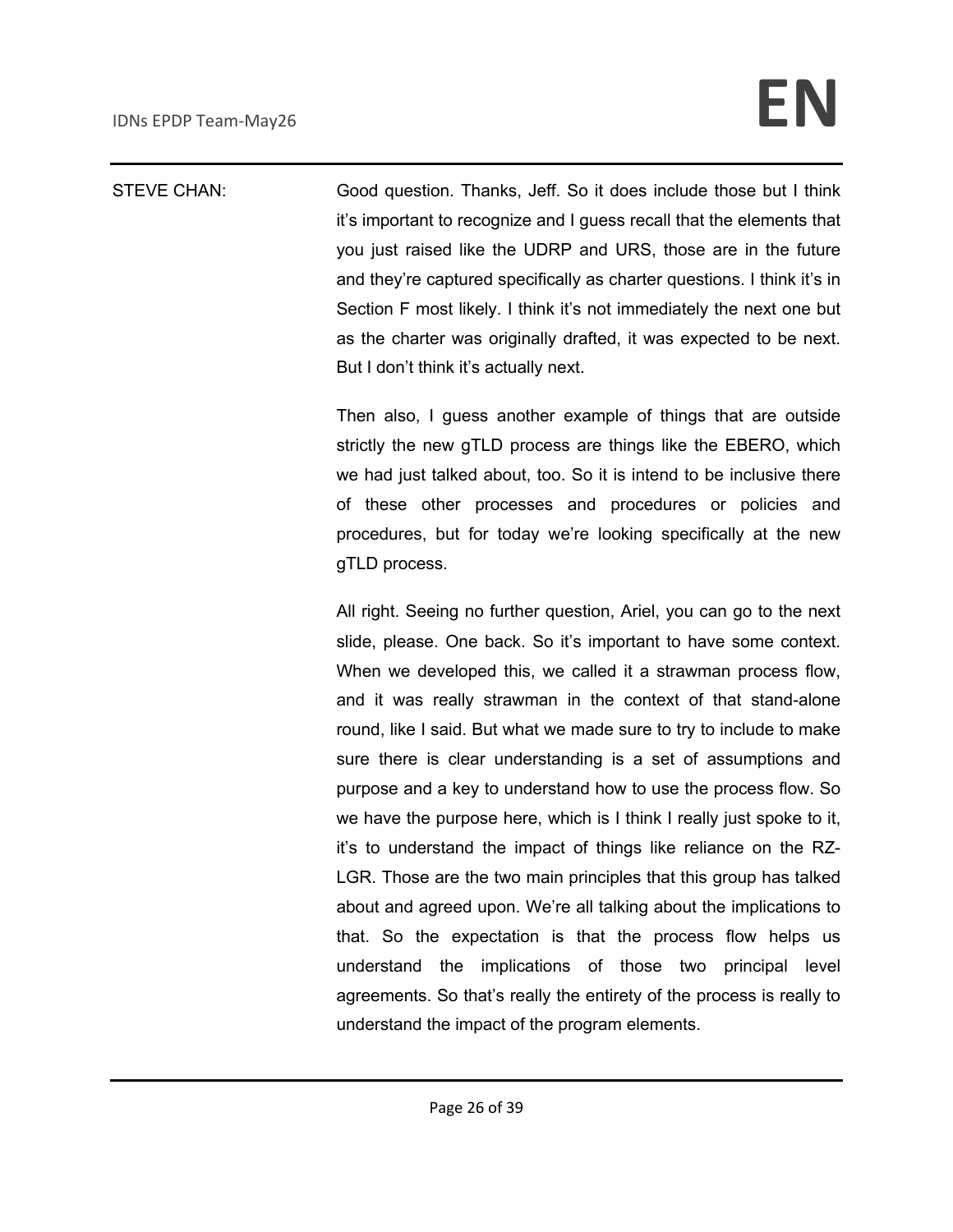So we have some assumptions here. We relied on the 2012 process flow, because for the most part, the SubPro recommendations are largely in line with that program. There are, of course, new elements. But for this process, we thought it was adequate to at least start, I guess, with the 2012 process flow. That kind of goes into the next assumption here, which is we recognize that the SubPro recommendations are still being evaluated in the ODP at this moment, but eventually the Board. So the process is of course subject to change, and then when we get visibility on those changes, we can actually start integrating them into the process flow so we have a better understanding of what the future program will look like. Then also, the last part is that the process flow is based on the current understands that this EPDP team, which is another reason that we consider the process flow as a living document. Sorry, Ariel, I know you're doing notes and doing slides now, but next slide, please.

So the last thing we'll talk about real quickly, before we go into the actual process flow itself, is just an explanation of what we've tried to identify in the process flow. So we've categorized the impact to the SubPro process in two ways. One is we've called it specific and the other is applicable. The difference that we are looking at here, at least in our minds, is that specific means that a New gTLD Program element, there are things that need to be changed or altered specifically on account of their being variant labels. The example that we think is probably pretty easy to understand is that relying on the RZ-LGR means that the application submission system will need to be altered to make sure that variants are accounted for. So there's specific things that need to be altered in the process to make sure that variants are accounted for properly.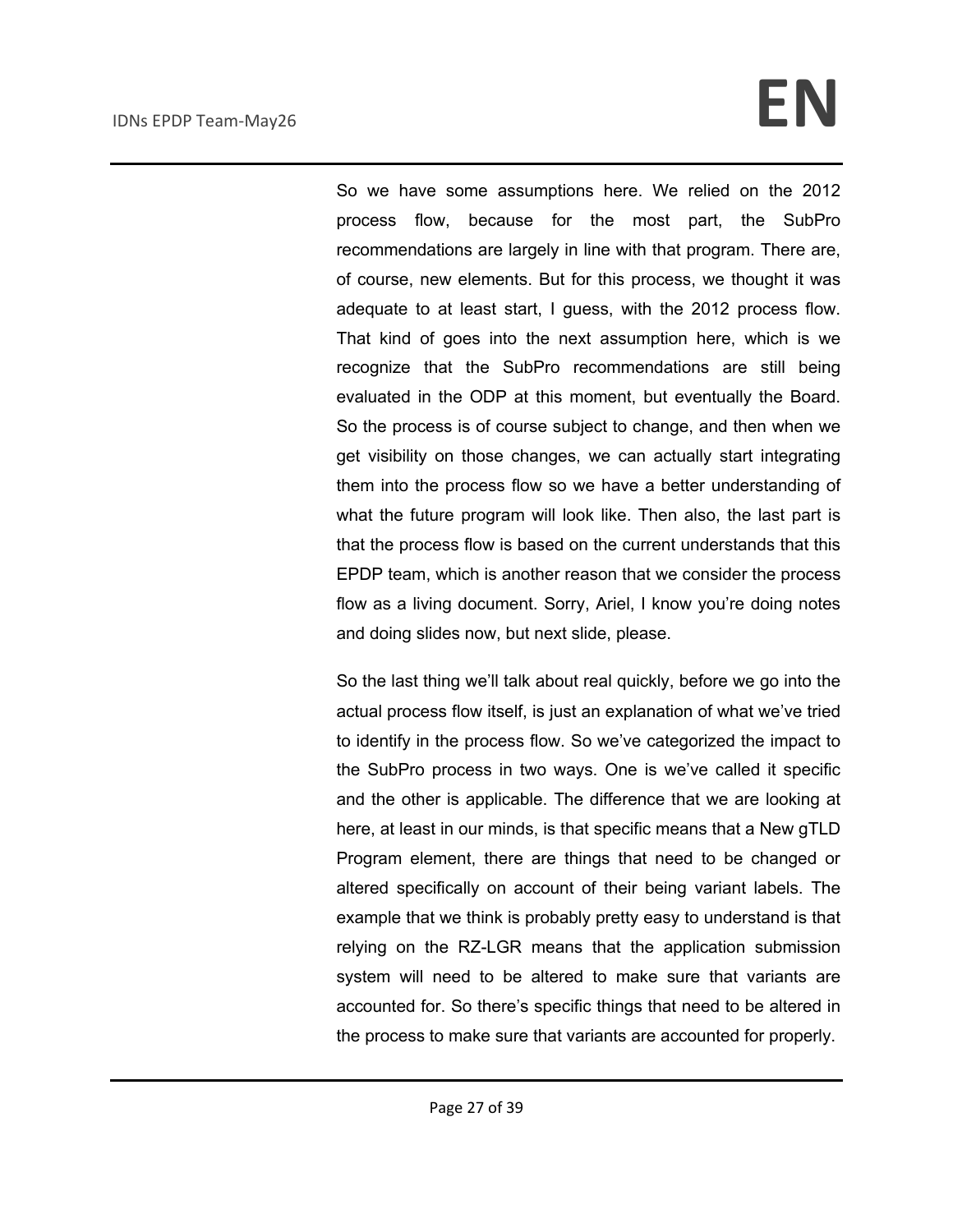Applicable means that the impact of variants is a little more minimal. There does not necessarily need to be specific changes made to the process, but the variants will still need to be accounted for and there'll be something that's taken into consideration but there does not need to be specific accommodations for.

An example that we thought of here is that for the completeness check, which is really just about making sure that the application submitted by the applicant, it has all required elements in the application once they click Submit. So what that means is that as ICANN Org is making sure that the application is complete, there'll be a couple of additional questions most likely as a result of variant labels. But the process overall, it doesn't change at all. It just makes sure that extra questions X, Y, and Z, they are also complete.

So hopefully that makes sense. And so what we've tried to do is we've applied this key of specific and applicable to every element of the process flow from 2012. I'll stop there for a moment and hopefully make a lot more sense once we see the actual process flow. But if you have any clarifying questions before we do that, please go ahead. All right, seeing none, Ariel, if you don't mind, I see you doing all kinds of things, notes, responding in chat, and also hopefully changing to the process flow.

All right. Can you can make it a tiny bit bigger? That'd be splendid. Thank you. So what we have here—and I'll preface again that this is not the end-all and be-all to this conversation. In at least the staff's mind, we think it's good to introduce this topic. It's going to be on our minds, I think, as we go throughout the rest of the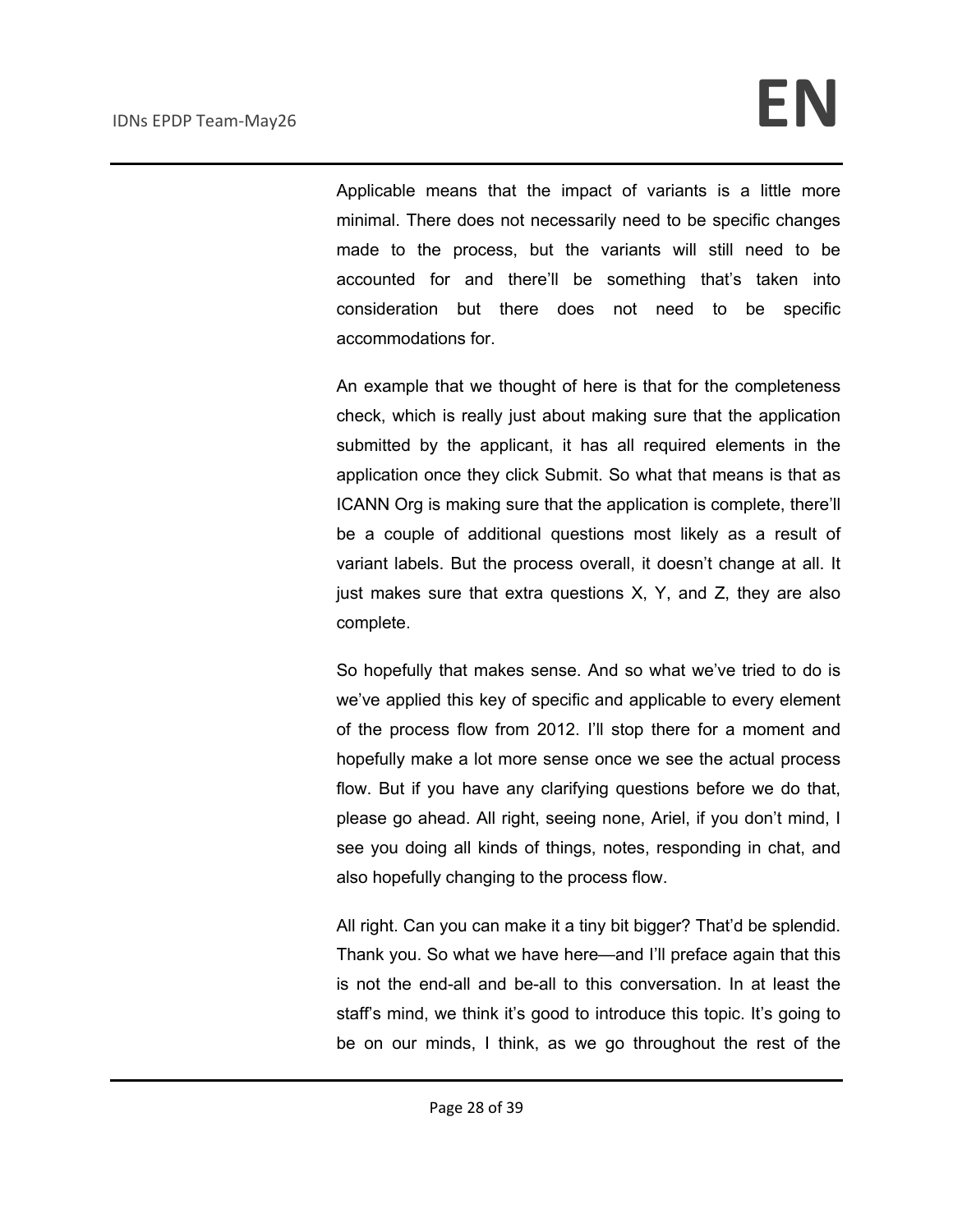EPDP. So yeah, like I said, the expectation isn't to say, "Hey, we looked at this entire SubPro process and we know exactly what the impacts are." It's just I think to make sure that this is on our minds. We have some specific elements captured in the charter but we need to be also cognizant that we might have missed things in the charter establishment. And that's why this catch-all question exists in the first place.

What we're looking at now, like I said, is the 2012 round. And as we went through that key just a moment ago, you can actually see that we've applied the specific and applicable labels to each of the elements in the process. I guess, by way of example, you can see right away from the very beginning that submit application and system, we've identified this as there being specific elements impacted by this EPDP. This would include things like the reliance on the RZ-LGR algorithm. It would need to be integrated into the application system. There would be different application questions being asked of the applicant presumably to make sure that they identify the desired allocatable strings, they need to explain how they're going to be able to support them both technically and financially. That's what it refers to in variant-specific questions answered. So that's an example on that first box.

An example on the second box for Submit Application Fee is the preliminary recommendation from this group is that the primary string and allocatable variants that are desired, they're submitted as a single application. But the preliminary recommendation also notes that there can be incremental cost for the additional impact of having to review the variant-related strings. Those are two examples of specific impacts.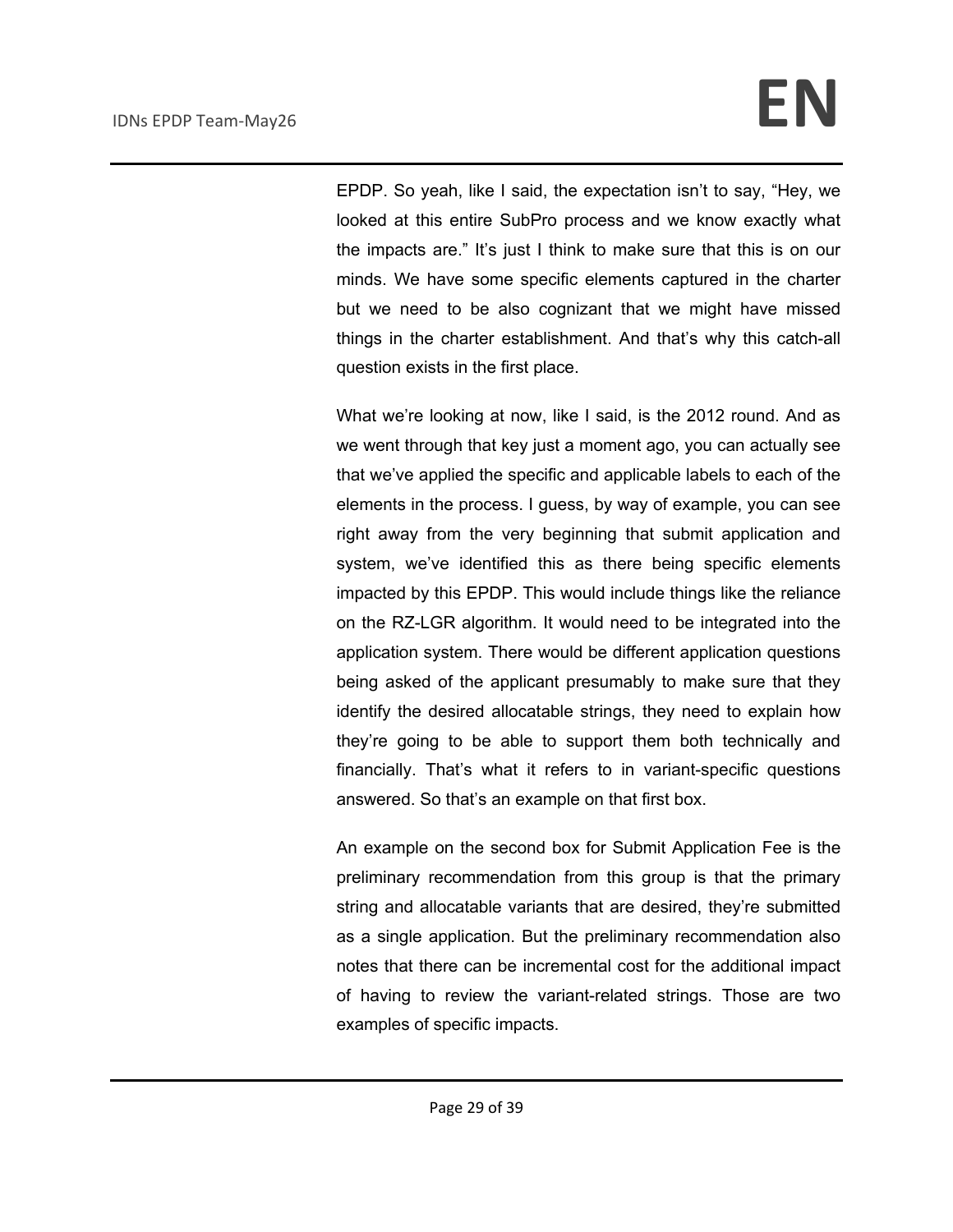The example I had included about the completeness check, that one says applicable, where, at least from the staff assessment, it seems that there is just a minor accommodation for variants but not specific changes to the process that need to be made. Again, I'm going to stop here and see if this all makes sense so far, whether or not these categorizations makes sense. I can see a hand from Jeff. Go ahead, please.

JEFF NEUMAN: Thanks. This makes sense from the ICANN perspective. I don't know if there's another chart where you incorporate all the other kinds of elements like public comments received, objections filed, those kinds of things. Because I do think they're very relevant.

> This is the process as ICANN actually implements it. But actually, objections are higher up, because you got to file your objections most likely before ICANN finishes the evaluations. They're not heard until after it passes. Actually, no, they still can be heard while it's in the initial evaluation. I think it's just an ordering thing. But if we're going to be specific, I think, again, the objections that should be filed at the same time—sorry, I'm getting a little too detailed here. But just want to make sure the timing is consistent, too, as applicable.

STEVE CHAN: Thanks, Jeff. That's actually a really good point. Full disclosure, this is a reproduction of the process flow that was captured in the Applicant Guidebook. Since ICANN Org doesn't actually have Visio, I had to recreate it in a different tool. I think some of the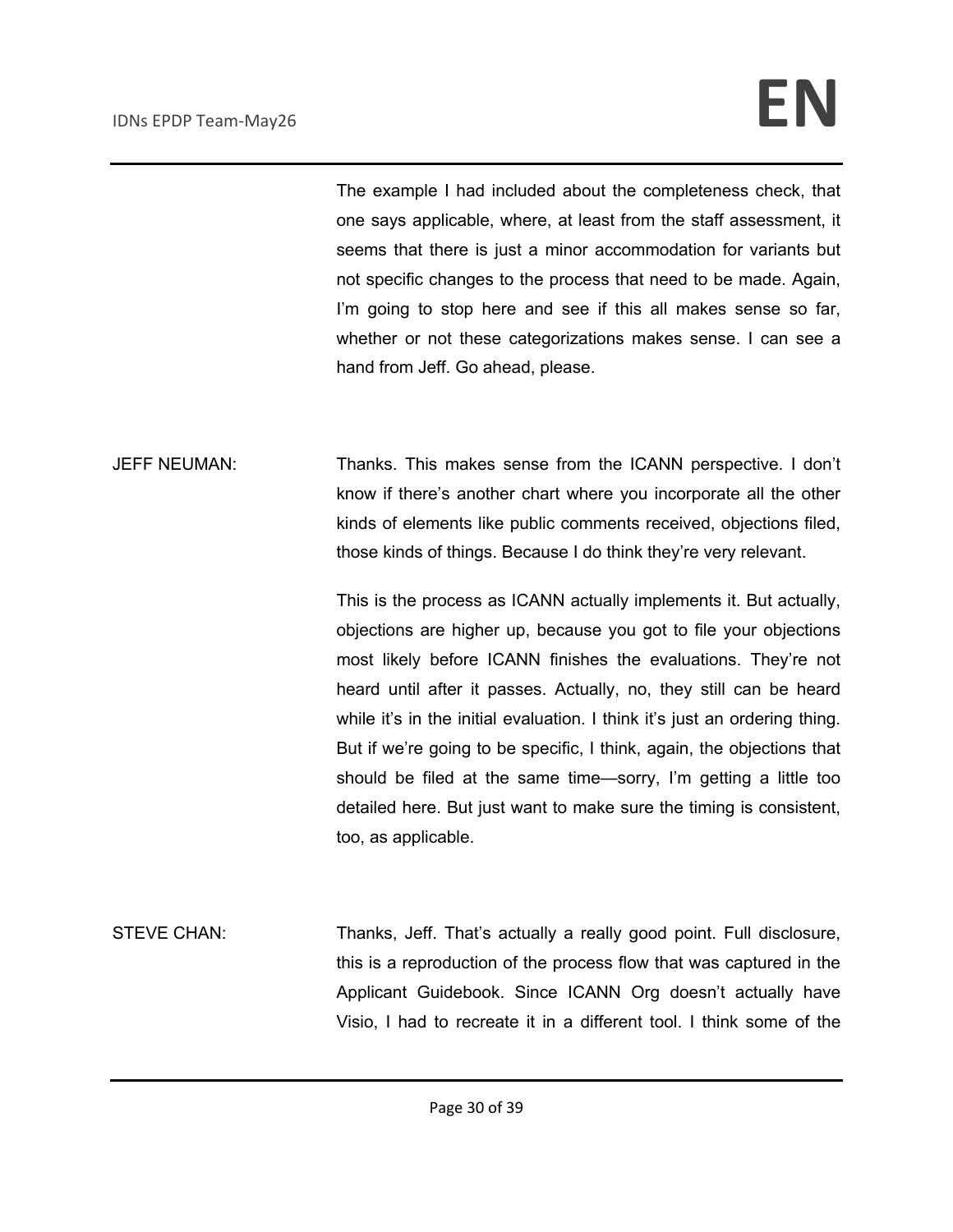elements that you just mentioned were not included for simplicity and cleanliness of this document. But nevertheless, I think it's actually a really important point and I think we need to include it. All the things you mentioned—so there's application comment, I think, following also to what you just mentioned, would probably be GAC early warning and advice, and then also the submission of objections. I think we can make sure we take another look at the process flow itself, and then also the overall process to make sure we're not missing some of these other external inputs to the overall process and timeline. Hopefully, that makes sense. We can make sure we add that.

All right, any other questions? Ariel, if you can scroll back up for a moment. I'll take a pause here and say that the intention isn't to go through every box here. Like I said, this is really a high level overview of the process and what we're trying to accomplish and just really put a pin down that we need to keep this in mind throughout. So I'm going to, I guess, maybe look at this a little bit from a future look after I just talk a little bit more about what we have in here.

Some of the other elements that require specific changes are here across the initial evaluation elements of the program. So things that are specifically identified in the charter include string similarity—actually, that's the only one here. But we've identified that as a result of RZ-LGR, the DNS stability process would likely be impacted because they will need to rely on the RZ-LGR to make sure that applied-for variants are not valid.

Another example would be the technical and operational capability and financial capability. We started at the very start of this process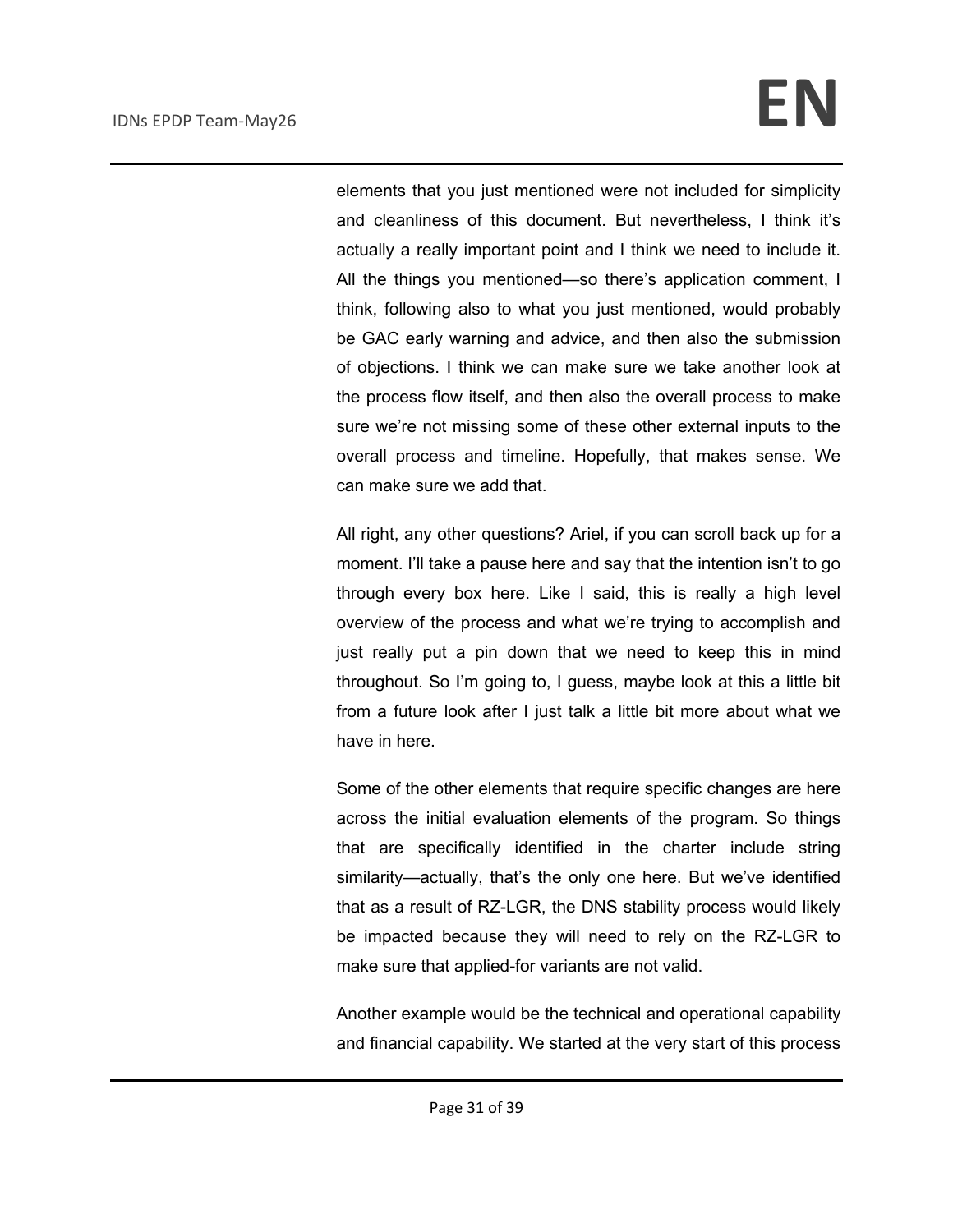flow I think recognizing that there would be additional questions being asked to make sure that the applicant is capable operationally and technically as well as financially to be able to support variants. So it carries, I think, that the evaluation elements would therefore need to include evaluation of those questions based on the variant labels that they may apply for.

Then I think, as Jeff has just noted in the chat, registry services for the variants would likely apply, because in many cases, they're going to be IDNs. And in the event, they have any additional registry services beyond IDNs, you would imagine that they would need to be evaluated against the variants as well as the primary label.

We could go on and go through each of these individual elements. There's also the objection ones recognized. There's also an impact on contracting where we've talked about the Registry Agreement being a single agreement and then some provision to allow for the inclusion of the variants in that same agreement. We have the string contention resolution elements at the bottom. Those are on hold as the small team works on the string similarity processes. We want to make sure we have a clear handle as a group on how we want to handle the level one, level two, level three aspects before we get into how we actually resolve string contention.

Again, this is just really an introduction to what this process flow is. The origins of why we did it and created it was, like I said, for the stand-alone process, but we knew it can be helpful for evaluating the overall process as well for inclusion in the future rounds.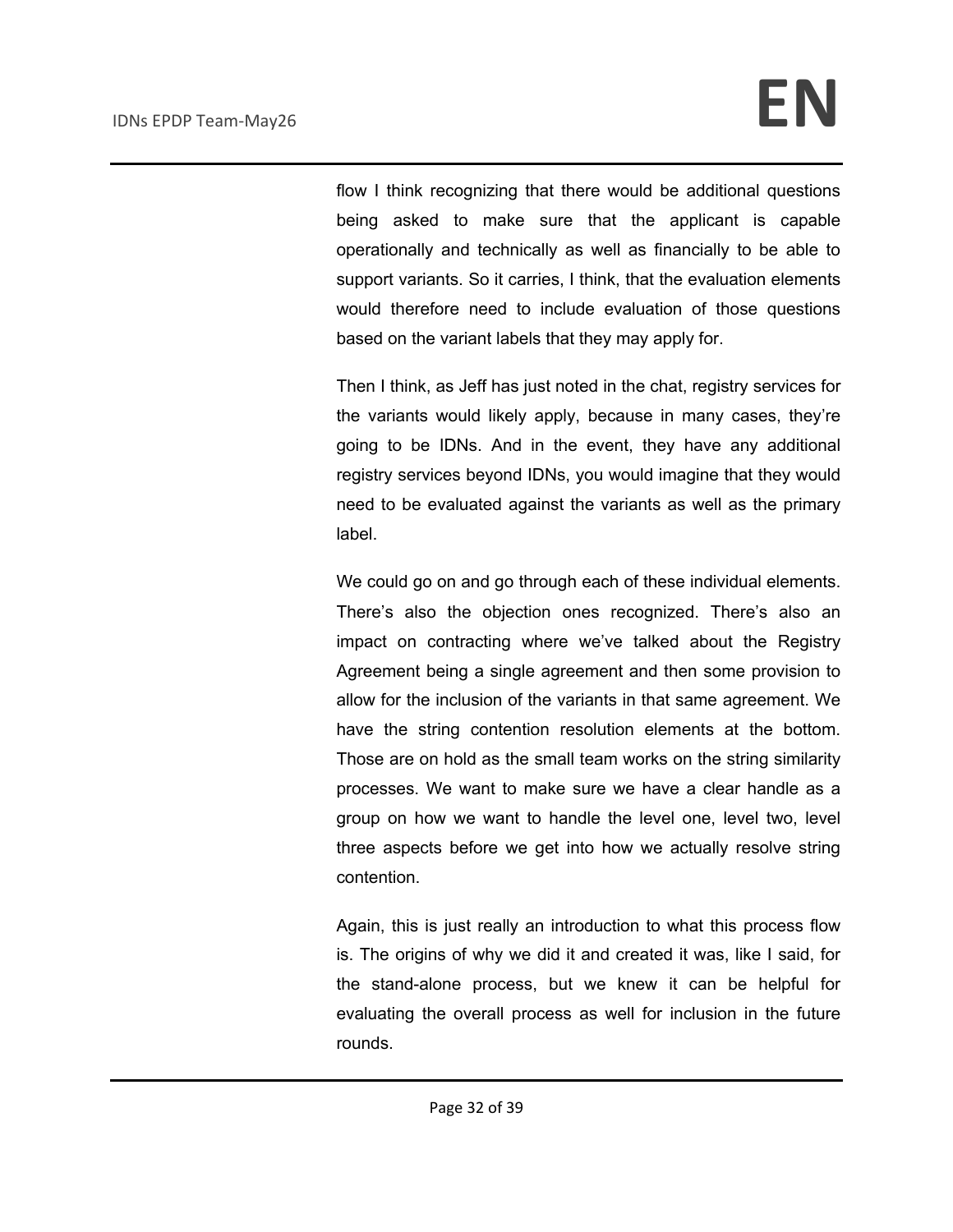Then the last thing that I want to mention before I really just open this up for conversation and hand it back to Donna is that one of the future steps that we want to do here, and it actually stems from something we did in the EPDP on the IGOs, actually, is to basically tag the recommendations, or I guess, in this case, preliminary recommendations that the group has come up with and actually assign them to the steps in the process. There's obviously a lot of benefits to that. You get a bigger picture understanding of where the recommendations that this group is preliminarily agreeing on, where they apply in the process, which is, of course, helpful context. And then it also helps for the task at hand to see that maybe the group hasn't adequately considered this aspect of the program. We don't see any preliminary recommendations. Maybe we actually think there are. As a future state, that's one of the things that we want to do, is actually start building in the recommendations into this process flow so you can see where they apply in process. I'll stop there and turn over back to Donna, hopefully. Thanks.

DONNA AUSTIN: Thanks, Steve. Jeff?

JEFF NEUMAN: Thanks, Steve. This is really helpful. Justine and I were going a little bit of back and forth on the chat that we may need to update it with some of the processes that were proposed by SubPro. For example, there's a pre-evaluation process for backend providers, in theory. If that gets implemented, are there certain things that should be checked at that stage from our recommendations? So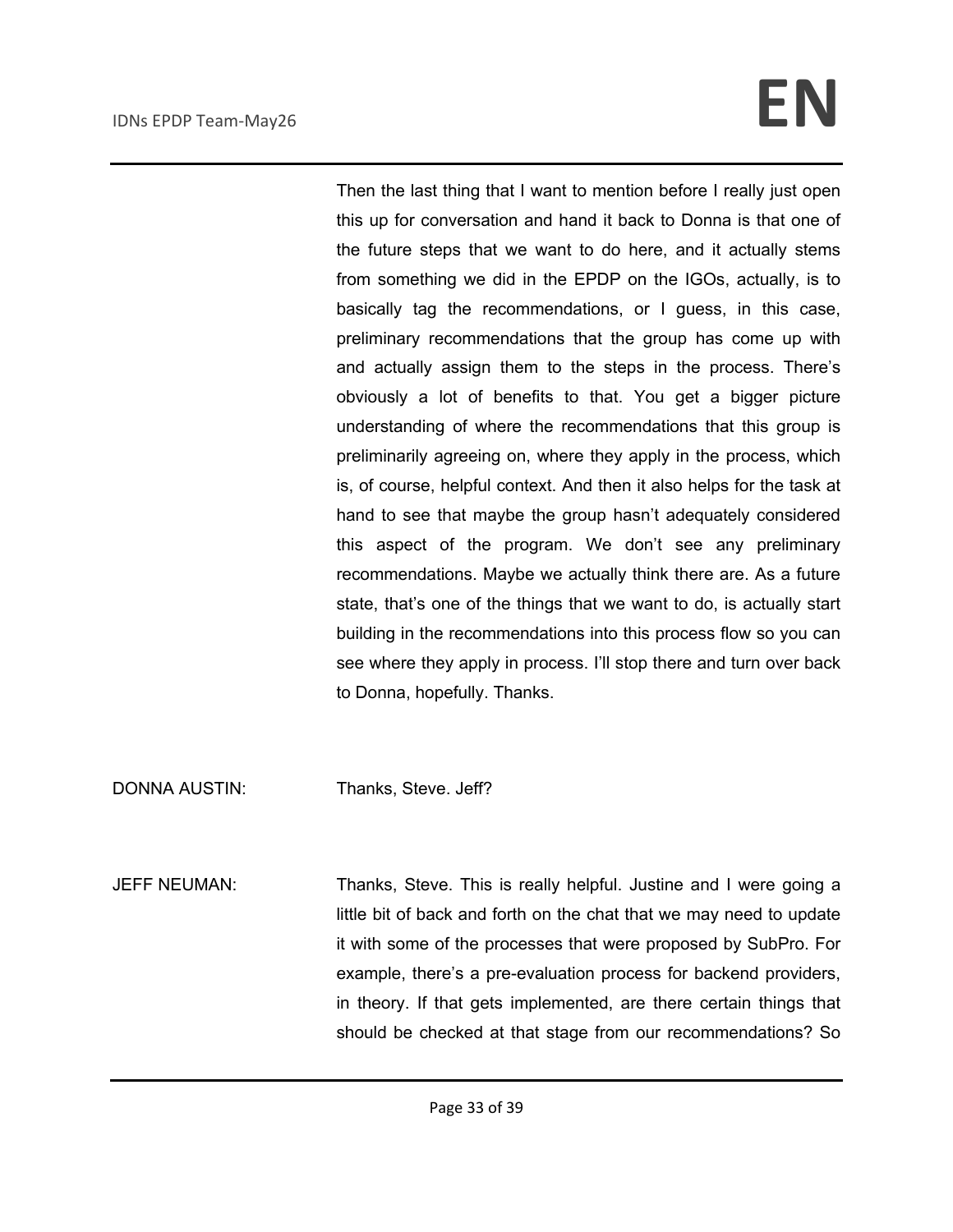we need to incorporate things like that into this because I think we have to assume the SubPro recommendations are going to be adopted just because it would help us cover anything that is potentially new that wasn't in the previous round. So, registry backend pre-evaluation. I don't know how Applicant Support fits in here at all, to be honest. I'm not sure what else there is from SubPro, but we might want to just take a quick look to see how things might be modified by the newer proposals. Thanks.

- DONNA AUSTIN: Thanks, Jeff. I think that makes sense. We can flag it with the disclaimer that the recommendations by SubPro haven't been approved by the Board, but we are assuming, for all intents and purposes, they will be. And that's reason to include it in this chart. Hadia?
- HADIA ELMINIAWI: Thank you. I wanted to ask, are we going to get into the specifics of the relevant boxes, like the specific applicable boxes? For example, when we talk about technical capabilities and financial capabilities, are we going to decide, for example, are we looking for financial capabilities to support the initial label and all appliedfor variants or financial capability and technical operation capability for the initial label and all variants, whether applied-for or not? Are we going to get into the specifics of the boxes?
- DONNA AUSTIN: Steve, correct me if I'm wrong, but I think when we start to layer this with some of our preliminary recommendations, then we may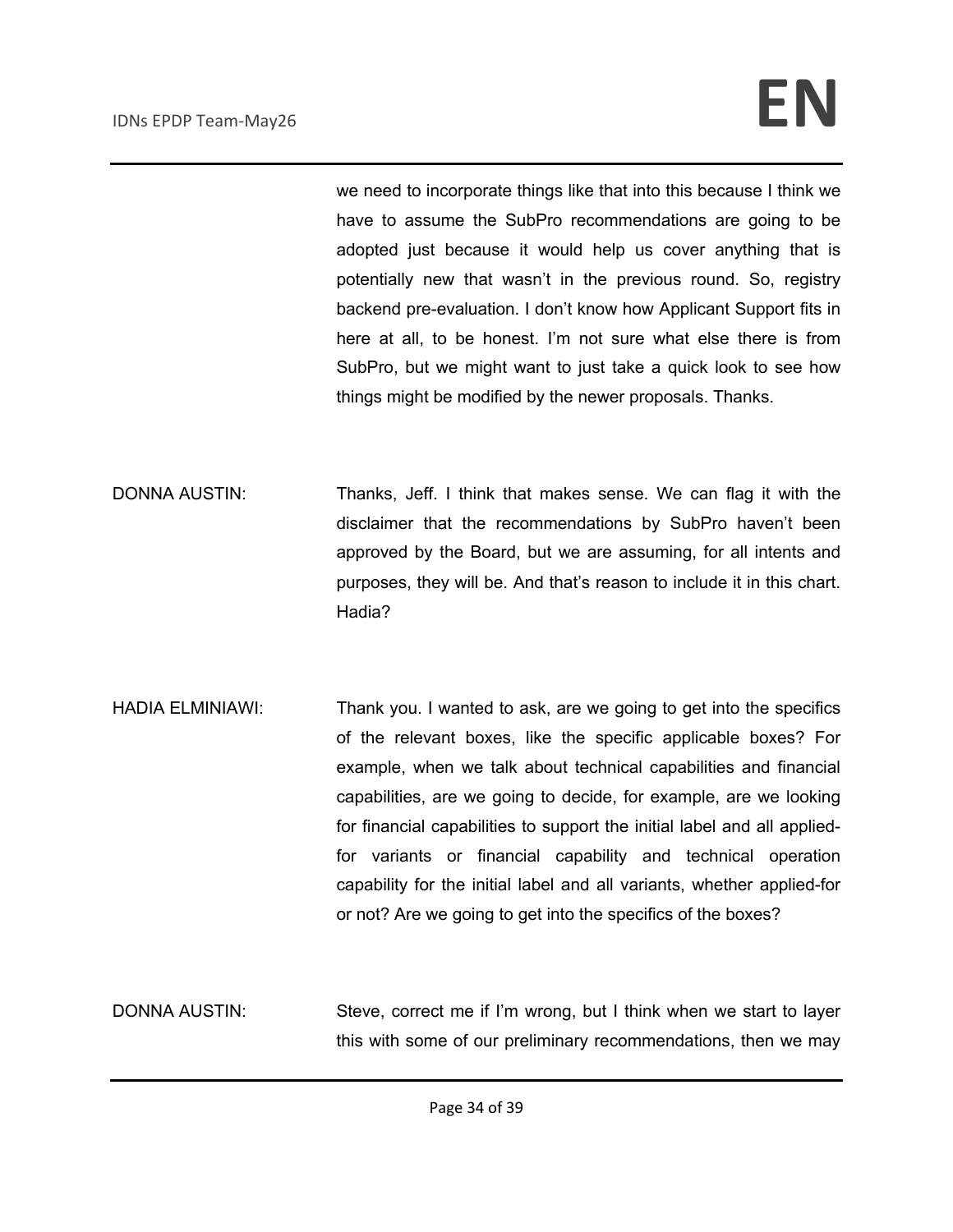see an expansion of what's in the boxes as it relates to the work that we're doing here. Steve, is that accurate? Feel free to say no. I'm way off pace.

STEVE CHAN: No, I think you are spot-on. I think once we layer in that next step of the preliminary recommendations, I think this is actually a much more illuminating discussion. Then we have a lot more context than we do now. From the staff perspective, we didn't expect this to be a fulsome discussion, really, of this charter question. It was, I think, an introduction to what we're doing in the background while we're doing it. Then the comments from Jeff and others is helpful context, we can make it better. Then of course, the one thing that we had identified ourselves to make it better is that layer in the recommendations, I think this can be huge, actually. Then I think that's when we could actually have the specific dives into the boxes to make sure that things feel like we're covering everything fully. Thanks.

DONNA AUSTIN: Thanks, Steve. I noticed in chat that Satish asked if it's possible to number the boxes in some way. I know that was really helpful in the early days when Ariel took us through a couple of process related slide decks. I know there's a lot more numbers that you'd have to come up with here, but perhaps that's something we could look at as well.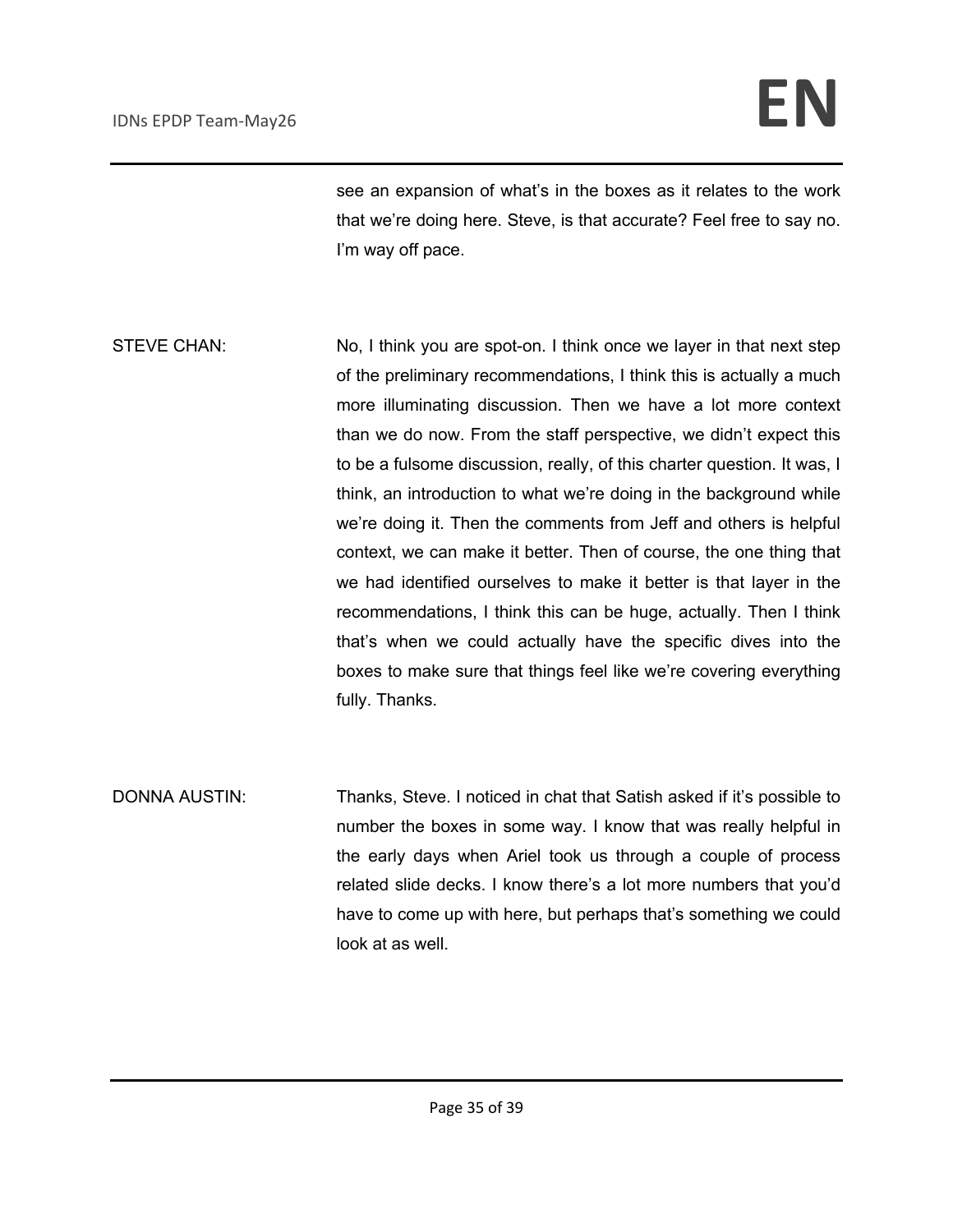- JUSTINE CHEW: I'm sure the staff would be able to rip up something that isn't going to assault our senses with too many numbers and colors and whatnot.
- DONNA AUSTIN: Some subtle additions to make it easier to refer to the various boxes I think will be helpful. Okay. So any other comments on what Steve has taken us through? It's pleasing to hear that there is utility in what Steve has been pulling together, so that in itself is good feedback. Justine?
- JUSTINE CHEW: I wanted to just pose a challenge to staff as well. Maybe you want to use in different color coding for this, which is that we know that we have a bunch of preliminary recommendations that we can interlace onto the chart. But if there is also the possibility of just marking the boxes where the rest of the charter questions may apply or may impact, that will be helpful. But I'm not going to hold staff to it. I'm just asking whether that's possible. An attempt could be looked into to do that as well. Thanks.
- DONNA AUSTIN: Thanks, Justine. Ariel is saying that they will look into it. Okay. Can we just switch back to the question? We've only got a few minutes left. I think we're probably—the best here might be to just wrap this up. Jeff?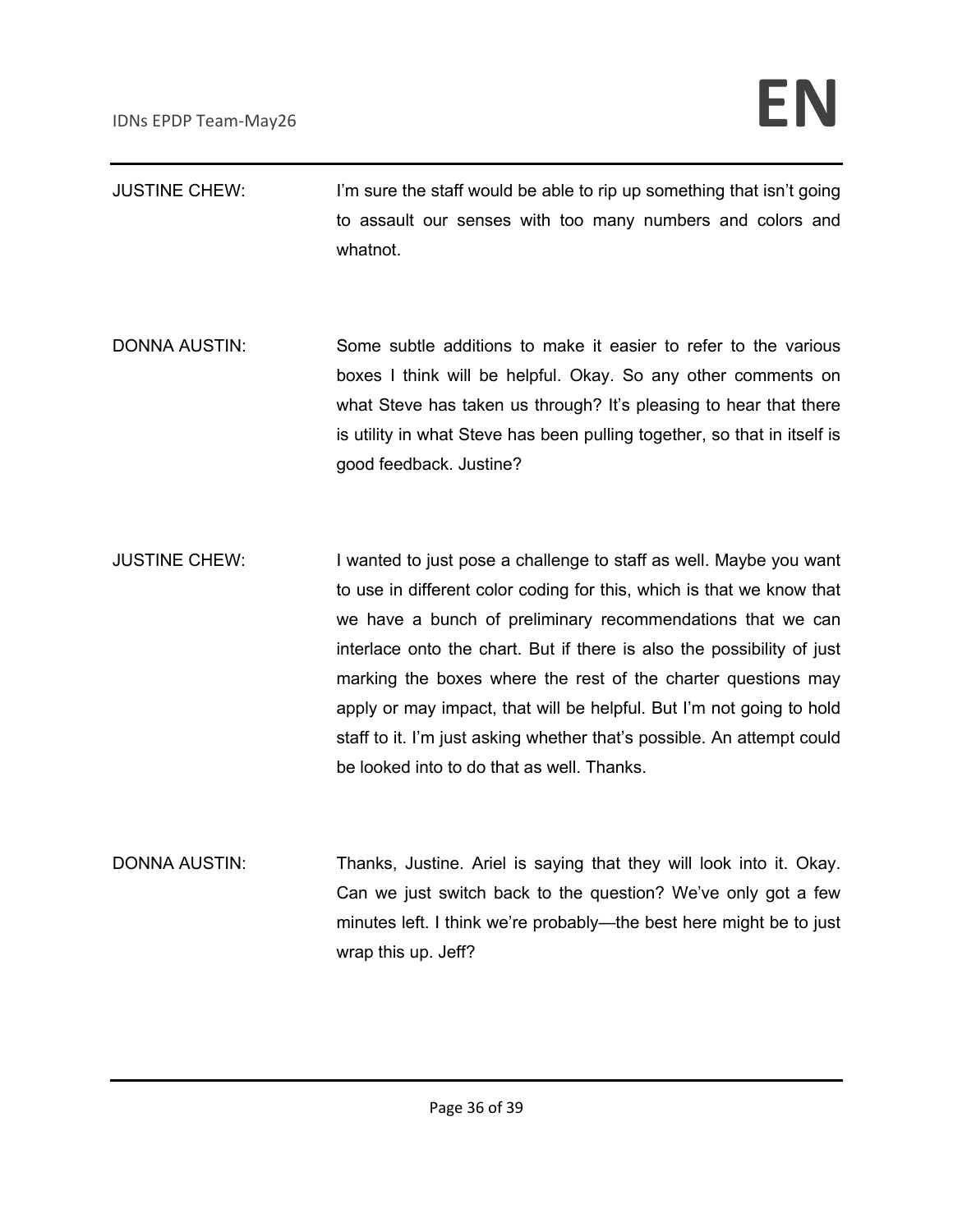JEFF NEUMAN: On this one—I put this up higher in the chat—is just if someone can just double check that each of the consensus policies have other questions, because we've interpreted this question as only applying to the new gTLD process, and I know we have separate ones for UDRP and for transfers, but if someone could just do a check on the other ones. I don't know how the other ones would apply. Ariel says she'll look into it. Wait, that was from previous question. Sorry. I just want to make sure we don't miss any consensus policy.

- DONNA AUSTIN: Thanks, Jeff. Okay. Is there any other thoughts on ways to improve what Steve has laid out for us? I'm sure it's going to be iterative. We'll bring it back to the group from time to time. I think it's going to be really helpful for us when we start looking at the recommendations and trying to bring together the initial report. So I think there's a number of different parts of this process that Steve has laid out for us, it's going to be helpful. Okay. I'm not seeing any—Jeff?
- JEFF NEUMAN: Some of the other questions I was thinking about that I'm not sure were covered are things like—I put one of them in the chat—how does the addition of a variant at second level interact with the add grace period? If the name is in the RGP, the redemption grace period, does that mean all the blocks are in the redemption grace period? Can a registrant just restore one without restoring all of the variants? I think there are some questions that I don't remember seeing in the charter. Maybe Dennis knows better. But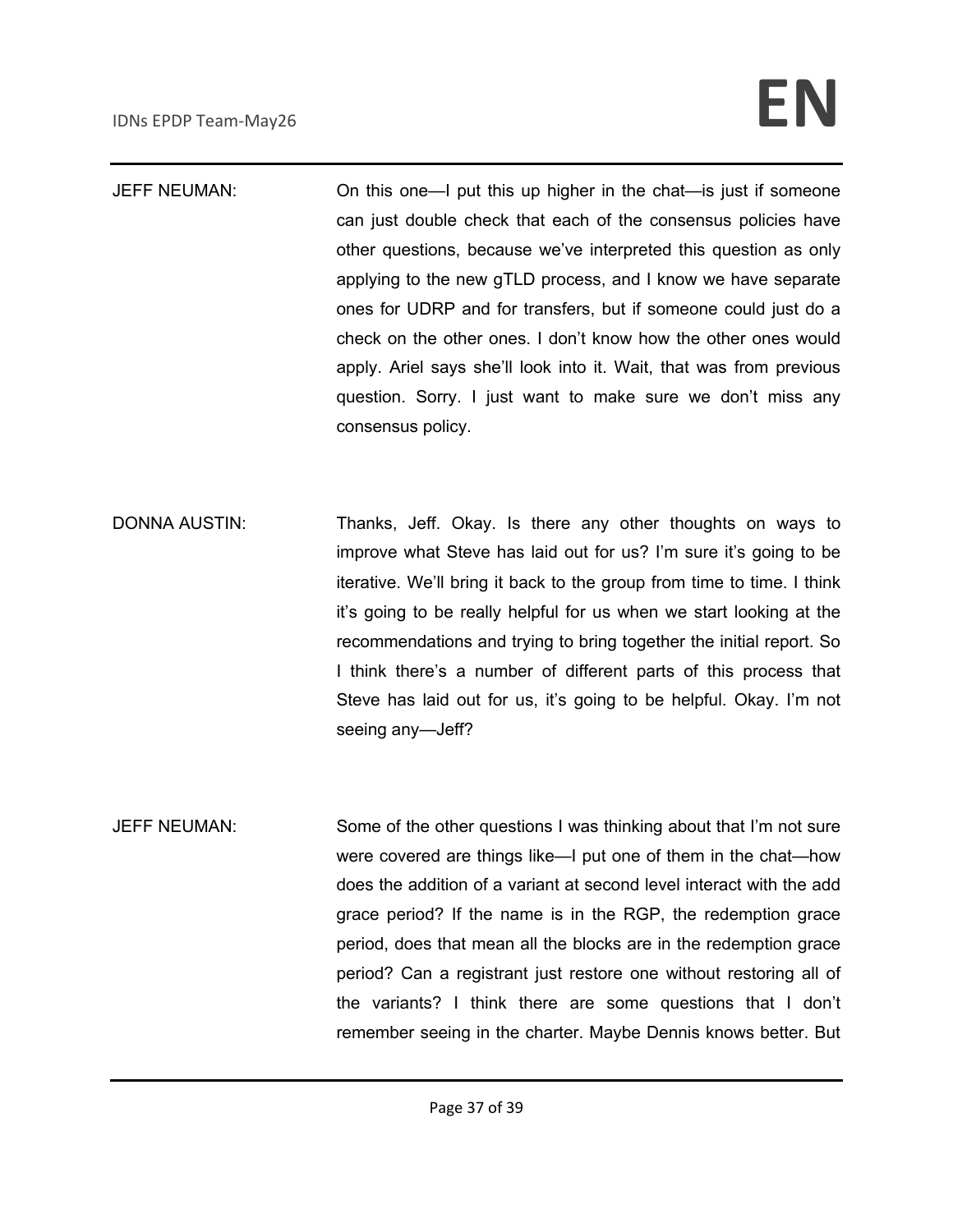are those the types of things that we need to look into as well? Sorry, Dennis, I put you on the spot and you might not be listening so that's okay.

- DENNIS TAN TANAKA: No, that's okay. Off the top of my head, I don't recall having a question as specific as add grace period, but we do have a catchall. So I think we can capture those there.
- JEFF NEUMAN: There's the add grace, there's the redemption grace. Like I was just saying, if the whole bundle, let's say, goes into a redemption grace period and the registrant wants to restore, does it have to restore all of them together or can it just restore one without the other? Does it have to be the primary string that has to be restored? Those kinds of things.
- DENNIS TAN TANAKA: Absolutely. I mean, you bring good points and I think this is going to be a good conversation. I would just anticipate that the life cycle of variant domain names and the second level set, there are going to be certain updates or management [inaudible] aren't going to be independent. I mean, if you delete anything, you don't have to delete all of them. It will depend. You bring good points and I'm sure we'll have good conversations on those.

JEFF NEUMAN: Great, cool. Thanks.